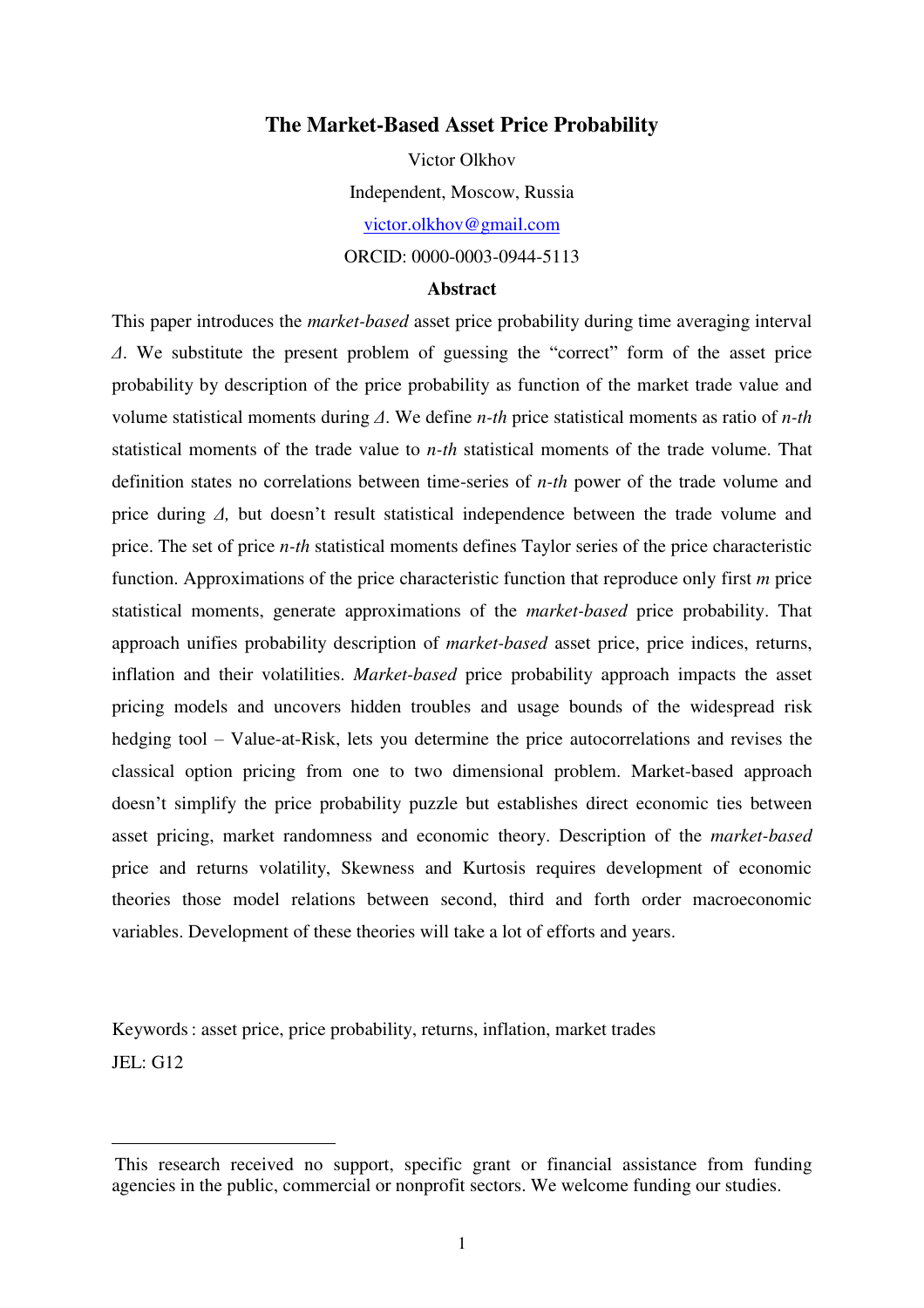# **1. Introduction**

Aspirations to have price predictions for the next day, month or year are as old as market trades. Merchants and pawnbrokers, investors and traders, bankers and stockbrokers, academics and households for years, decades and centuries seek for reliable, secure and precise price forecasts. However, little by little it became clear that exact price guesses as well as tomorrow fortune forecasts are too fickle and variable. Thus, exact predictions of a single price for the next time term were replaced by variety predictions of possible set of price values. Ambiguity of the future was projected in uncertainty of price prognosis. Centuries of asset pricing studies (Dimson and Mussavian, 1999) track price probability up to Bernoulli's studies 1738, but probably, Bachelier (1900) was one of the most influential paper that outlines probabilistic character of the price behavior and forecasting. "The probabilistic description of financial prices, pioneered by Bachelier"(Mandelbrot, et.al., 1997). "in fact the first author to put forward the idea to use a random walk to describe the evolution of prices was Bachelier." (Shiryaev, 1999). During last century the endless number of studies discussed asset pricing models and described different hypothesis, laws and properties of random asset price (Kendall and Hill, 1953; Muth, 1961; Sharpe, 1964; Fama, 1965; Stigler and Kindahl, 1970; Black and Scholes, 1973; Merton, 1973; Tauchen and Pitts, 1983; Mackey, 1989; Friedman, 1990; Cochrane and Hansen, 1992; Campbell, 2000; Heaton and Lucas, 2000; Cochrane, 2001; Poon and Granger, 2003; Andersen et.al., 2005a; 2005b; 2006; Cochrane, 2005; Wolfers and Zitzewitz, 2006; DeFusco et.al., 2017; Weyl, 2019; Cochrane, 2022). Rigorous mathematical treatment of stochastic description and probabilistic modelling of asset price is given in (Shiryaev, 1999; Shreve, 2004). It is obvious, that we referred only a negligible part of endless studies on asset pricing.

Asset price dynamics is under action of numerous factors of different nature that result irregular or random price change during almost any time interval. A century ago Fetter (1912) mentioned 117 price definitions, and that for sure increase varieties of asset price considerations, treatments and forecasting. That generates enormous range of price studies that outline price variations and dependence on market (Fama, 1965; Tauchen and Pitts, 1983; Odean, 1998; Poon and Granger, 2003; Andersen et.al., 2005b; DeFusco et.al., 2017..), macroeconomic (Cochrane and Hansen, 1992; Heaton and Lucas, 2000; Diebold and Yilmaz, 2008), business cycles (Mills, 1946; Campbell, 1998), expectations (Muth, 1961; Malkiel and Cragg, 1980; Campbell and Shiller, 1988; Greenwood and Shleifer, 2014), trading volumes (Karpoff, 1987; Campbell et.al., 1993; Gallant et.al., 1992; Brock and LeBaron, 1995;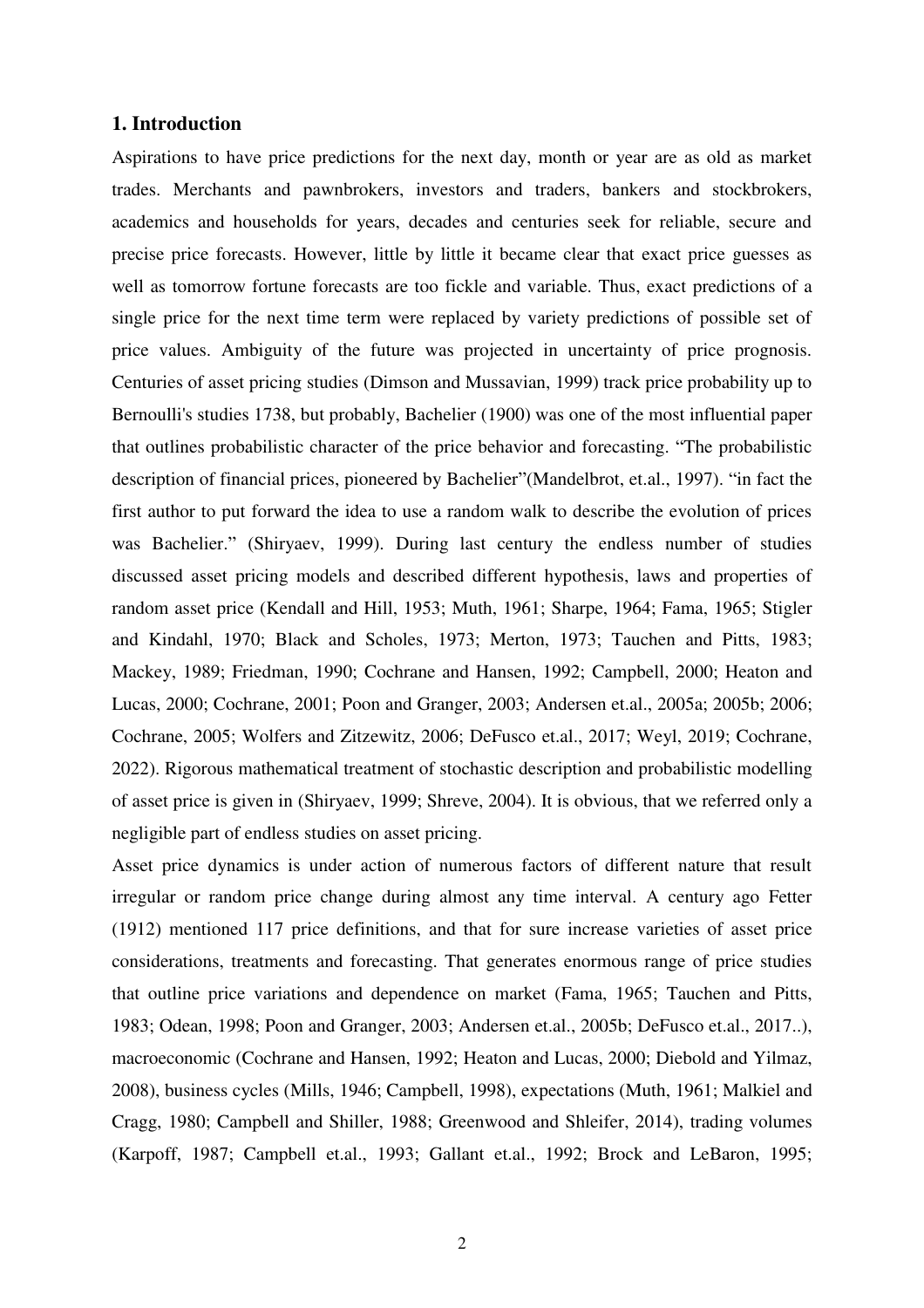Llorente et.al., 2001) and many other factors that for sure impact price trends and fluctuations. The line of factors and references can be continued forever (Goldsmith and Lipsey, 1963; Andersen et.al., 2001; Hördahl and Packer, 2007; Fama and French, 2015). However, we have no idea to review the asset pricing studies, but chose one "simple" problem of the asset price universe. That problem concerns the notion and definition of the asset price probability density function (PDF). It seems to be one of the most common and well-studied issues of financial economics. Almost all standard probability distributions (Forbes, et.al., 1992; Walck, 2011) were tested to check how they can model, describe and predict price PDF and random price properties. A lot was done but the asset price PDF puzzle seems to be still inconceivable. Actually, it is twice interesting to have a fresh look at the conventional matter. Indeed, since Bachelier (1900) the joint efforts of economists and statisticians were directed to uncover the "correct" model of the random price change and its PDF. May be credibility and domination of Bachelier and his famous followers put studies of the price probability not that side? We don't critique any notable studies but remind that the asset price is not a single, main and independent issue of economics and financial markets. Asset pricing is woven deeply into relations, laws and properties of the economy and finance. We consider the asset price PDF problem as a puzzle of the economic and financial relations, as a result of market evolution and not as a standing separately question. As we mentioned above, there are a lot of different definitions of price. Fetter (1912) presents 117 price definitions and hence there are probably a lot of different treatments and approaches to price probability modelling. We don't review that variety of price definitions but consider single, simple and conventional market-based price notion that is trivially determined by each market trade. Indeed, each particular market trade at time *t* can be determined by the trade value  $C(t)$ , trade volume  $U(t)$  and trade price  $p(t)$  those match simple relations:

$$
C(t) = p(t)U(t) \tag{1.1}
$$

It is well known that the time-series records of the values, volumes and prices of the performed market trades are very irregular and usually assumed as random. Trivial equation (1.1) establishes important requirement on the probabilities of time-series that match (1.1). Indeed, PDF of the time-series of market trades performed at moments  $t_i$  of the trade value  $C(t_i)$ , volume  $U(t_i)$  and price  $p(t_i)$  those match (1.1) cannot be determined independently. Given probabilities of the trade value and volume  $(1.1)$  determine the asset price probability. That approach to definition of the market-based asset price probability doesn't simplify the price probability puzzle, but establishes direct links between the stochasticity of the market trade value and volume on one hand and PDF of the market price on the other hand. Actually,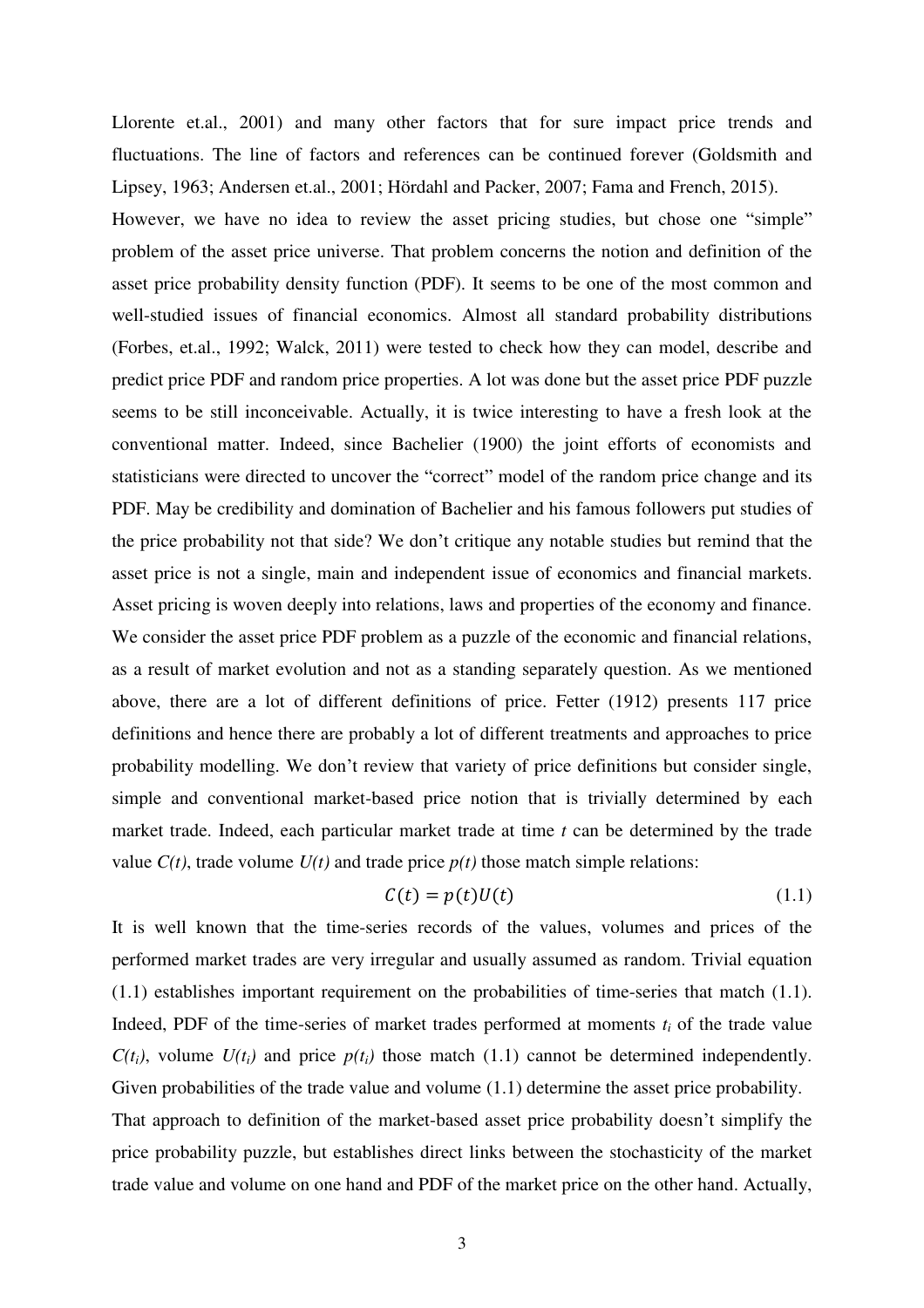we replace the initial problem: what is the "correct" price probability by a different one. We consider how probabilities of the market trade value and volume determine the asset price PDF, but don't study the properties of the market trade value and volume probabilities.

In Sec.2 we describe how probabilities of the trade value and volume determine the asset price probability. Further we briefly consider consequences for the market-based probability on returns and inflation, consider asset pricing models and Value-at-Risk (VaR) as most conventional risk management tool, and argue some other issues of financial economics. Sec. 5 – Conclusion. We assume that our readers are familiar with standard issues of probability theory as statistical moments, characteristic functions and etc. This paper for sure, is not for novices and we propose that readers already know or able find on their own definitions and explanations of the notions, terms and models that are nor given in the text.

### **2. Market-based price probability**

To start with, let us consider the time-series of the market trades with selected asset performed at moments  $t_i$ ,  $i=1,...$ . Economic analysis of time-series has a long history and references (Davis, 1941; Anderson, 1971; Cochrane, 2005; Diebold, 2019) indicate author's preferences only. We take that the market trades are performed at moments  $t_i$  and are presented by records of time-series of the trade value  $C(t_i)$ , trade volume  $U(t_i)$  and price  $p(t_i)$ . The moments of time  $t_i$  of the performed market trades introduce the initial time division of the time axis of the problem under consideration. We study random properties of market trades using records of performed trade's time-series only. Thus, any considerations of possible impact of agent's price expectations, price forecasts, economic or financial factors and any possible influence on the market price can be omitted. Actually, all possible factors those impact market pricing are already collected into the records of the performed market trades that are described by time-series of the trade value  $C(t_i)$  and volume  $U(t_i)$ . Hence, one can state that the randomness of the market price time-series is completely determined by stochastic properties of time-series of the market trade value and volume (1.1).

For simplicity we take that all trades are performed at times  $t_i$  multiply of small interval  $\varepsilon$ :

$$
t_i = \varepsilon \cdot i \; ; \; i = 0, 1, 2, \dots \tag{2.1}
$$

Time-series (2.1) establish time axis division multiplied of *ε.* Let us take that we study the market trade time series during time horizon *T* and assume that initial time division  $\varepsilon < 7$ . High frequency trading can deliver market trade records with *ε* as fraction of second*.* Such precise time division generates high irregular time-series values and of little help for modelling price at long time horizon *T*. Description of market price at horizon *T* that equals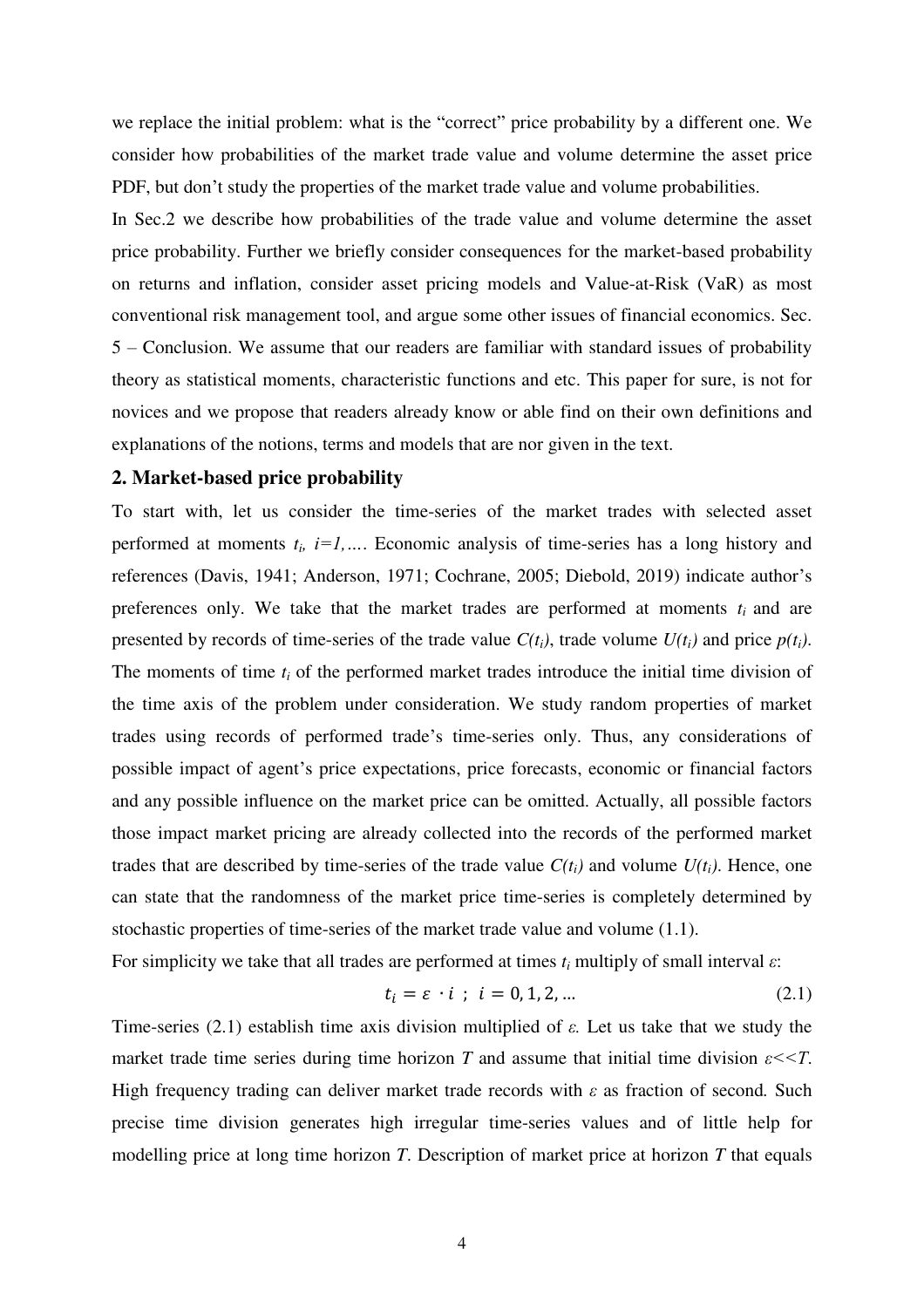weeks, months or years requires aggregation of the initial market time-series during some reasonable time interval *Δ*, that takes intermediate value

$$
\varepsilon \ll \Delta \ll T \tag{2.2}
$$

Market time-series of the trade value  $C(t_i)$ , volume  $U(t_i)$  and price  $p(t_i)$  aggregated or averaged during the interval *Δ* result time-series with time axis division multiple of *Δ.* For simplicity let take the interval *Δ* multiple of *ε* for some *n* as:

$$
\Delta = 2n \cdot \varepsilon \quad ; \quad N = 2n + 1 \quad ; \quad \varepsilon \ll \Delta \ll T \tag{2.3}
$$

Aggregation of time-series of the trade value  $C(t_i)$ , volume  $U(t_i)$  and price  $p(t_i)$  during the interval  $\Delta$  generates corresponding time-series at moments  $t_k$  and results time axis division multiple of *Δ*

$$
t_k = \Delta \cdot k \quad ; \ \ \Delta_k = \left[ t_k - \frac{\Delta}{2}; t_k + \frac{\Delta}{2} \right] \quad ; \quad k = 0, 1, 2, \dots \tag{2.4}
$$

Let us take that each member of time-series of the trade value  $C(t_k)$  at moment  $t_k$  (2.4) is determined by aggregation or averaging of time-series  $C(t_i)$  during time interval  $\Delta_k$  (2.4). Total trade value  $C(t_k)$  and total trade volume  $U(t_k)$  during the interval  $\Delta_k$  are determined as

$$
C(t_k) = \sum_{i=1}^{N} C(t_i) \qquad ; \qquad U(t_k) = \sum_{i=1}^{N} U(t_i) \tag{2.5}
$$

$$
t_k - \frac{\Delta}{2} \le t_i \le t_k + \frac{\Delta}{2} \tag{2.6}
$$

Due to our assumption (2.3) there are  $N=2n+1$  members of time-series  $C(t_i)$  or  $U(t_i)$  in each time interval  $\Delta_k$ . We consider time-series of the market trade value  $C(t_i)$  and volume  $U(t_i)$  as random variables during the intervals  $\Delta_k$  (2.4) and determine the mean market trade value  $C(t_k;1)$  and the mean trade volume  $U(t_k;1)$  at time  $t_k$  averaged during  $\Delta_k$  as

$$
C(t_k; 1) = \frac{1}{N} \sum_{i=1}^{N} C(t_i) \qquad ; \qquad U(t_k; 1) = \frac{1}{N} \sum_{i=1}^{N} U(t_i) \tag{2.7}
$$

We underline that mean values of market trade  $(2.7)$  are determined for the averaging interval *Δk* (2.2-2.4). Different choice of the averaging interval *Δ* (2.2) results in different values of the average trade value and volume (2.7).

For the given averaging interval  $\Delta_k$  (2.2-2.4) we consider time-series of the market trade value  $C(t_i)$  and volume  $U(t_i)$  for  $t_i$  inside  $\Delta_k$  (2.6) as random variables. Probability measures of the trade value  $C(t_i)$  and volume  $U(t_i)$  for  $t_i$  inside  $\Delta_k$  (2.6) are determined in a conventional way (Shiryaev, 1999; Shreve, 2004). Probability of trade value *P(C)* is proportional to frequency of trades at value *C*. If during the time interval  $\Delta_k$  (2.6) there are  $m_c$  trades at value *C* and *mu* trades at volume *U* then, due to (2.3) probability *P(C)* and *P(U):*

$$
P(C) \sim \frac{m_c}{N} \quad ; \quad P(U) \sim \frac{m_u}{N} \tag{2.8}
$$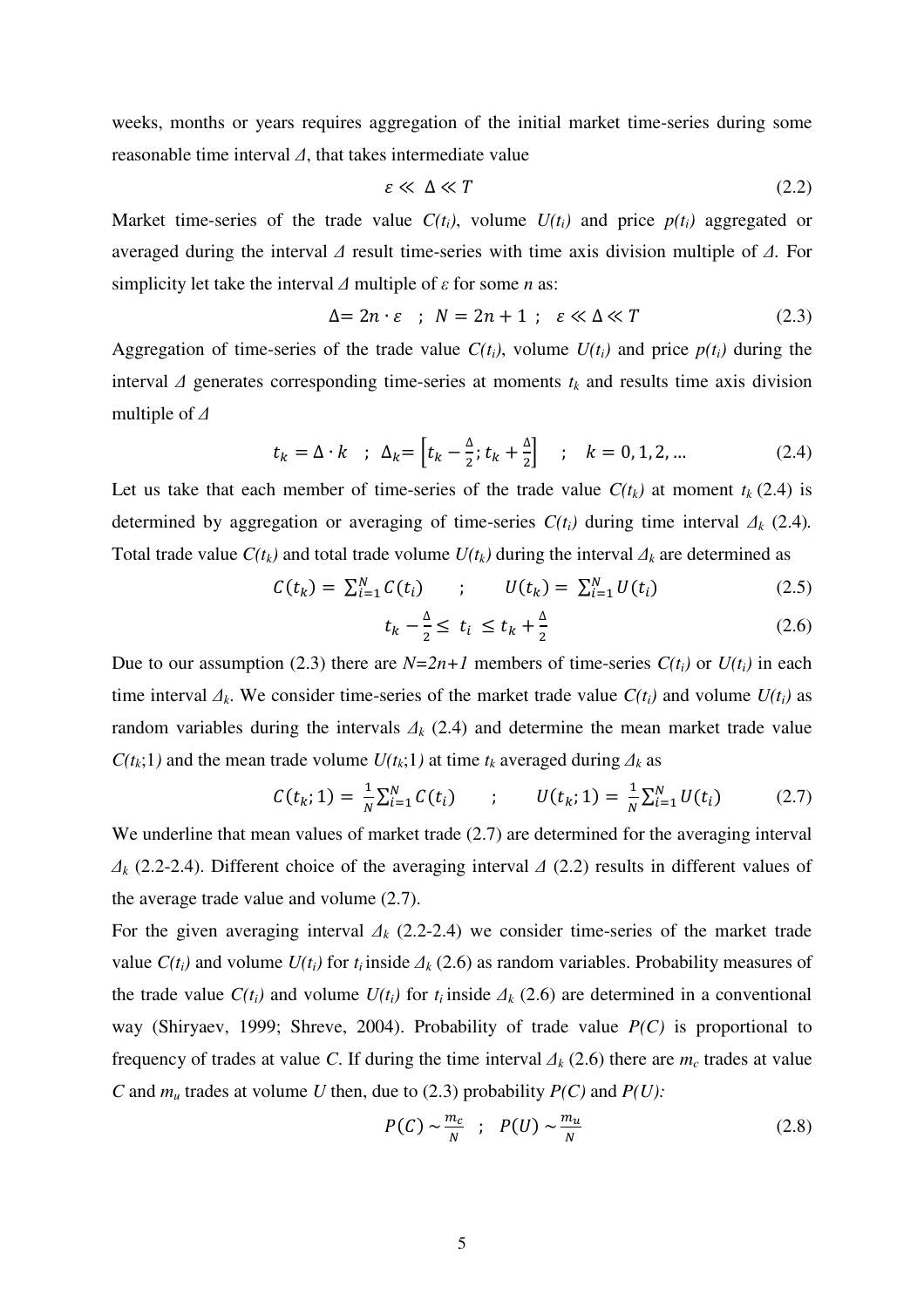Further we note conventional approach to probability definition similar to (2.8) as the *frequency-based* in contrary to the *market-based* definition of the price probability below. Statistical moments of the trade value  $C(t_i)$  and volume  $U(t_i)$  for  $t_i$  inside  $\Delta_k$  (2.6) are determined as usual:

$$
C(t_k; n) = \frac{1}{N} \sum_{i=1}^{N} C^n(t_i) \quad ; \quad U(t_k; n) = \frac{1}{N} \sum_{i=1}^{N} U^n(t_i) \quad ; \ n = 1, \dots \tag{2.9}
$$

For  $n=1,2,...$  statistical moments (2.9) completely determine properties of the trade value  $C(t_i)$  and volume  $U(t_i)$  treated as random variables for  $t_i$  inside  $\Delta_k$  (2.6).

Now we can explain how statistical moments (2.9) of the market trade value  $C(t_i)$  and volume *U(t<sub>i</sub>*) for  $t_i$  inside  $\Delta_k$  (2.6) determine random properties of the market price  $p(t_i)$  that match (1.1) for  $t_i$  inside  $\Delta_k$  (2.6). It is well known that random variable can equally be described by its PDF or by set of statistical moments (Shiryaev, 1999; Shreve, 2004; Klyatskin, 2005). First price statistical moment – mean price  $p(t_k;1)$  at moment  $t_k$  during the interval  $\Delta_k$  (2.6) for price  $p(t_i)$  time-series that match equation (1.1) is determined as

$$
C(t_k; 1) = p(t_k; 1)U(t_k; 1)
$$
\n(2.10)

It is obvious that this definition of the mean price  $p(t_k;1)$  (2.10) is completely coincides with definition of volume weighted average price (VWAP) (2.11) that was introduced at least 30 years ago and is widely used now (Berkowitz et.al., 1988; Buryak and Guo, 2014; Busseti and Boyd, 2015; CME Group, 2020; Duffie and Dworczak, 2021)

$$
p(t_k; 1) = \frac{\sum_{i=1}^{N} p(t_i)U(t_i)}{\sum_{i=1}^{N} U(t_i)}
$$
\n(2.11)

 However, derivation of VWAP (2.10; 2.11) as consequences of (1.1) hides interesting "minor" issue. Let note math expectation as  $E[\dots]$ . Then math expectation of (1.1) gives mean price  $p(t_k; l)$  (2.10) or equally VWAP (2.11) if and only if one take correlations between random time-series  $U(t_i)$  and price  $p(t_i)$  averaged during the time interval  $\Delta_k$  (2.4) to be equal zero:

$$
E[C(t_i)] = E[p(t_i)U(t_i)] = E[p(t_i)]E[U(t_i)] \leftrightarrow E[\delta p(t_i) \delta U(t_i)] = 0 \qquad (2.12)
$$

$$
p(t_i) = E[p(t_i)] + \delta p(t_i) \; ; \; U(t_i) = E[U(t_i)] + \delta U(t_i) \tag{2.13}
$$

$$
E[\delta p(t_i)] = E[\delta U(t_i)] = 0 \qquad (2.14)
$$

No correlations (2.12) between VWAP and trade volume is a result of definition of the price averaging procedure. Actually, numerous studies describe "observed" correlations between price and trading value (Tauchen and Pitts, 1983; Karpoff, 1987; Gallant et.al., 1992; Campbell et.al., 1993; Llorente et.al., 2001; DeFusco et.al., 2017). That underlines the different approaches to definition of the asset price PDF and price averaging procedure. Neglect of the trivial equation (1.1) that prohibit independent definitions of the trade value,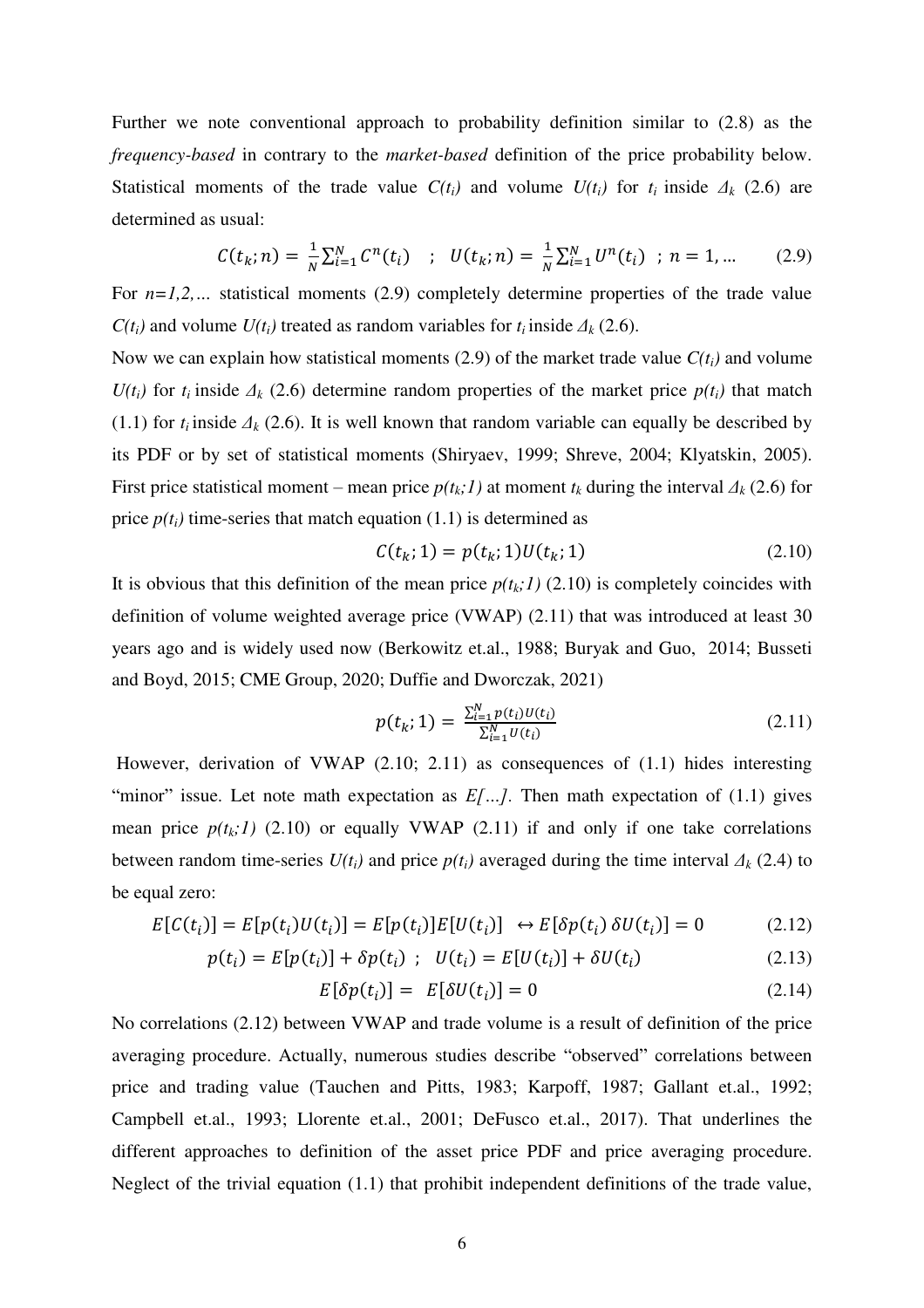volume and price probabilities results "observation" of correlations between trade volume and price. Usage of VWAP states no correlations between trade volume and price. However, in App.A we derive expressions that describe correlations between the price  $p(t_i)$  and the square of trade volume  $U^2(t_i)$  and correlations between the squares of price  $p^2(t_i)$  the trade volume *U(ti).* The choice of price averaging procedure between the *frequency-based* independent approach and the *market-based* approach determines the viewpoint for consideration the random price properties.

Actually, the mean price  $p(t_k;1)$  (2.10) or VWAP (2.11) don't define PDF of the random price during the averaging interval *Δk* (2.4). To fully define random price properties one should determine price PDF or price characteristic function or introduce all price *n-th* statistical moments. All three methods give equal description of random variable (Shephard, 1991; Shiryaev, 1999; Shreve, 2004; Klyatskin, 2005). To define price *n-th* statistical moments for all  $n=1,2,...$  we use (1.1) and state no-correlation assumption similar to (2.12). Let us take *nth* power of equation (1.1):

$$
C^{n}(t_{i}) = p^{n}(t_{i})U^{n}(t_{i}) \quad ; \quad n = 1, 2, 3, ... \tag{2.15}
$$

Let assume no-correlation (2.16-2.18) between time-series of *n-th* power of the trade volume *U<sup>n</sup>*(*t*<sub>*i*</sub>)</sub> and *n-th* power of the price  $p^n(t_i)$ :

$$
E[\delta p^n(t_i)\delta U^n(t_i)] = 0 \tag{2.16}
$$

$$
p^{n}(t_{i}) = E[p^{n}(t_{i})] + \delta p^{n}(t_{i}) \ ; \ U^{n}(t_{i}) = E[U^{n}(t_{i})] + \delta U^{n}(t_{i}) \qquad (2.17)
$$

$$
E[\delta p^n(t_i)] = E[\delta U^n(t_i)] = 0 \qquad (2.18)
$$

Then for (2.9) math expectation of (2.15) and (2.16-2.18) for all  $n=1,2,...$  determine price  $n$ *th* statistical moments  $p(t_k; n)$  during the averaging interval  $\Delta_k$  (2.4) as:

$$
E[C^{n}(t_{i})] = E[p^{n}(t_{i})] E[U^{n}(t_{i})] \quad \leftrightarrow \quad C(t_{k}; n) = p(t_{k}; n)U(t_{k}; n) \tag{2.19}
$$

$$
E[C^{n}(t_{i})] = C(t_{k}; n); E[U^{n}(t_{i})] = U(t_{k}; n); E[p^{n}(t_{i})] = p(t_{k}; n)
$$
\n(2.20)

As we show in App.A, no correlations assumption (2.16) don't cause statistical independence between the trade volume and price random variables. Time-series of *n-th* power of trade volume  $U^n(t_i)$  can correlate with time-series of *m-th* power of price  $p^m(t_i)$  for  $n \neq m$  and we derive correlations between the square of price  $p^2$  and the trade volume  $U(A.4)$  and between the square of the trade volume  $U^2$  and the price  $p$  (A.2).

It is well known, that the set of *n-th* statistical moments for all  $n=1,2,...$  of random variable determines its characteristic function as Taylor series (Shephard, 1991; Shiryaev, 1999; Shreve, 2004; Klyatskin, 2005). Asset price characteristic function *F(tk;x)* as Taylor series at moment  $t_k$  for price treated as random variable during the interval  $\Delta_k$  (2.4) takes form: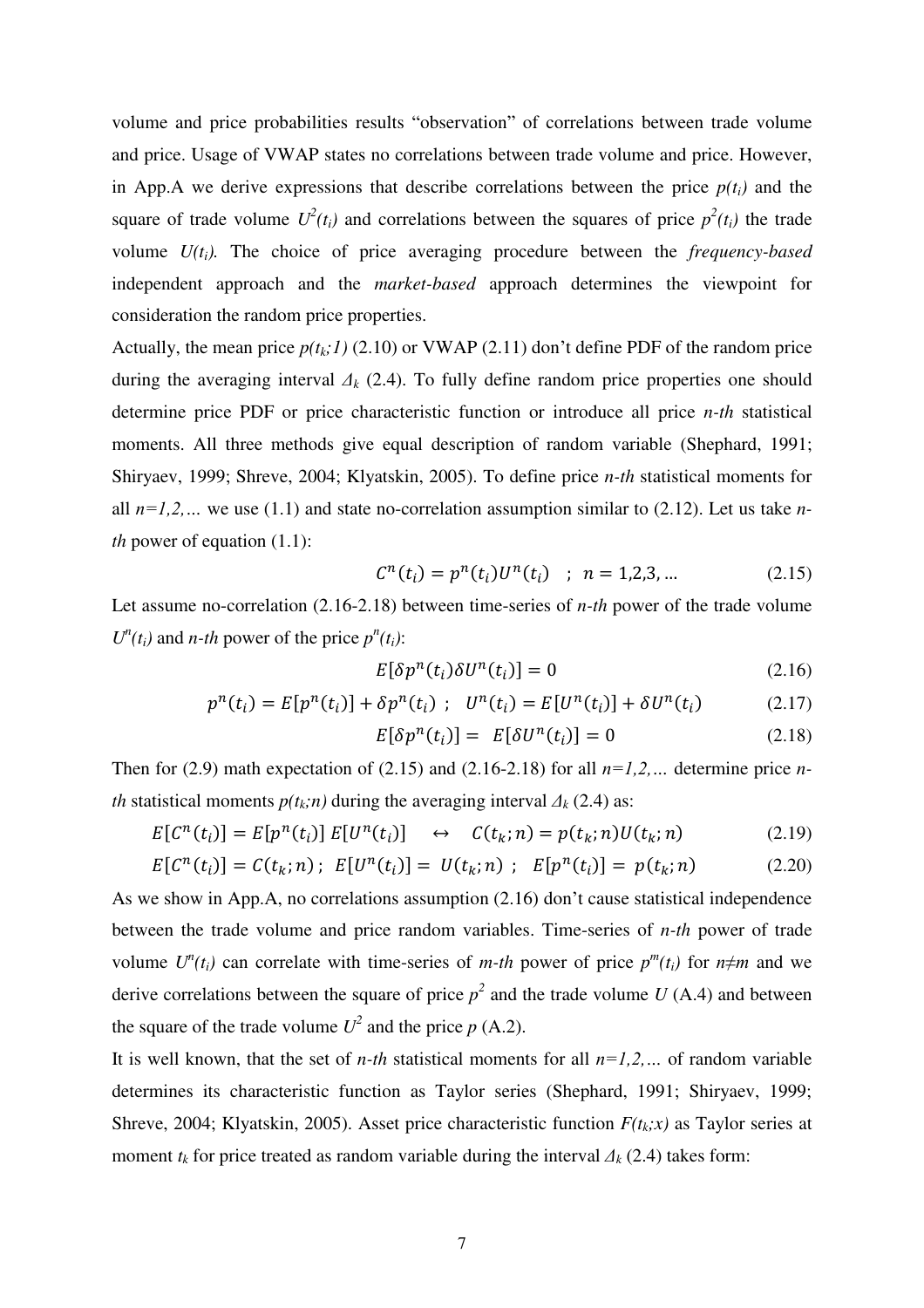$$
F(t_k; x) = 1 + \sum_{i=1}^{\infty} \frac{i^n}{n!} p(t_k; n) x^n
$$
 (2.21)

$$
p(t_k; n) = \frac{c(t_k; n)}{U(t_k; n)} = \frac{d^n}{(i)^n dx^n} F(t_k; x)|_{x=0}
$$
\n(2.22)

The most important result of our derivation of the *market-based* asset price characteristic function is follows: price characteristic function  $F(t_k; x)$  (2.21) depends on set of market trade value  $C(t_k; n)$  and volume  $U(t_k; n)$  *n-th* statistical moments for all  $n=1,2, ...$  and hence the price PDF also depends on market trade statistical moments (2.9). Any predictions of the *marketbased* asset price PDF at horizon *T* require forecasts of the market trade value and volume PDF at same horizon *T* or forecasts of all market trade *n-th* statistical moments.

Direct calculation of the asset price PDF  $\eta(t_k, p)$  (we omit  $2\pi$  factors in Fourier transform for brevity):

$$
\eta(t_k; p) = \int dx F(t_k; x) \exp(-ixp)
$$
\n(2.23)

as Fourier transform of price characteristic function  $F(t_k; x)$  as Taylor series (2.21) is not possible. However, one can take *m-*approximations of the price characteristic function  $F_m(t_k; x)$  (2.24; 2.25) that allows Fourier transform and first *m* price statistical moments coincides with (2.22). We refer (Olkhov, 2021d) for details:

$$
F_m(t_k; x) = \exp\left\{\sum_{j=1}^m \frac{i^j}{j!} a_j x^j\right\} \; ; \; m = 1, 2, \dots \tag{2.24}
$$

$$
p(t_k; n) = \frac{c(t_k; n)}{U(t_k; n)} = \frac{d^n}{(i)^n dx^n} F_m(t_k; x)|_{x=0} \quad ; \quad n = 1, 2, ...m \tag{2.25}
$$

Such *m*-approximation of characteristic function  $F_m(t_k; x)$  reproduces first *m* price statistical moments (2.22) and generates *m*-approximation of the PDF  $\eta_m(t_k; p)$  at moment  $t_k$  for price treated as random variable during the interval  $\Delta_k$  (2.4):

$$
\eta_m(t_k; p) = \int dx F_m(t_k; x) \exp(-ixp)
$$
\n(2.26)

$$
p(t_k; n) = \frac{c(t_k; n)}{U(t_k; n)} = \int dp \ p^n \eta_m(t_k; p) \quad ; \quad n \le m \tag{2.27}
$$

For  $n=2$  approximation of the asset price probability measure  $\eta_2(t_k; p)$  takes form of simple Gaussian distribution with the *market-based* asset price volatility  $\sigma_p^2(t_k)$ :

$$
\eta_2(t_k; p) = \frac{1}{(2\pi)^{\frac{1}{2}} \sigma_p(t_k)} \exp\left\{-\frac{\left(p - p(t_k; 1)\right)^2}{2\sigma_p^2(t_k)}\right\} \tag{2.28}
$$

$$
\sigma_p^2(t_k) = p(t_k; 2) - p^2(t_k; 1) = \frac{c(t_k; 2)}{U(t_k; 2)} - \frac{c^2(t_k; 1)}{U^2(t_k; 1)}
$$
(2.29)

We underline that simple Gaussian approximation of the asset price probability measure (2.28) depends on second statistical moments of the market trade value  $C(t_k;2)$  and volume *U*( $t_k$ ;2). Prediction of Gaussian price probability  $η_2(t_k; p)$  (2.28) at horizon *T* requires forecasts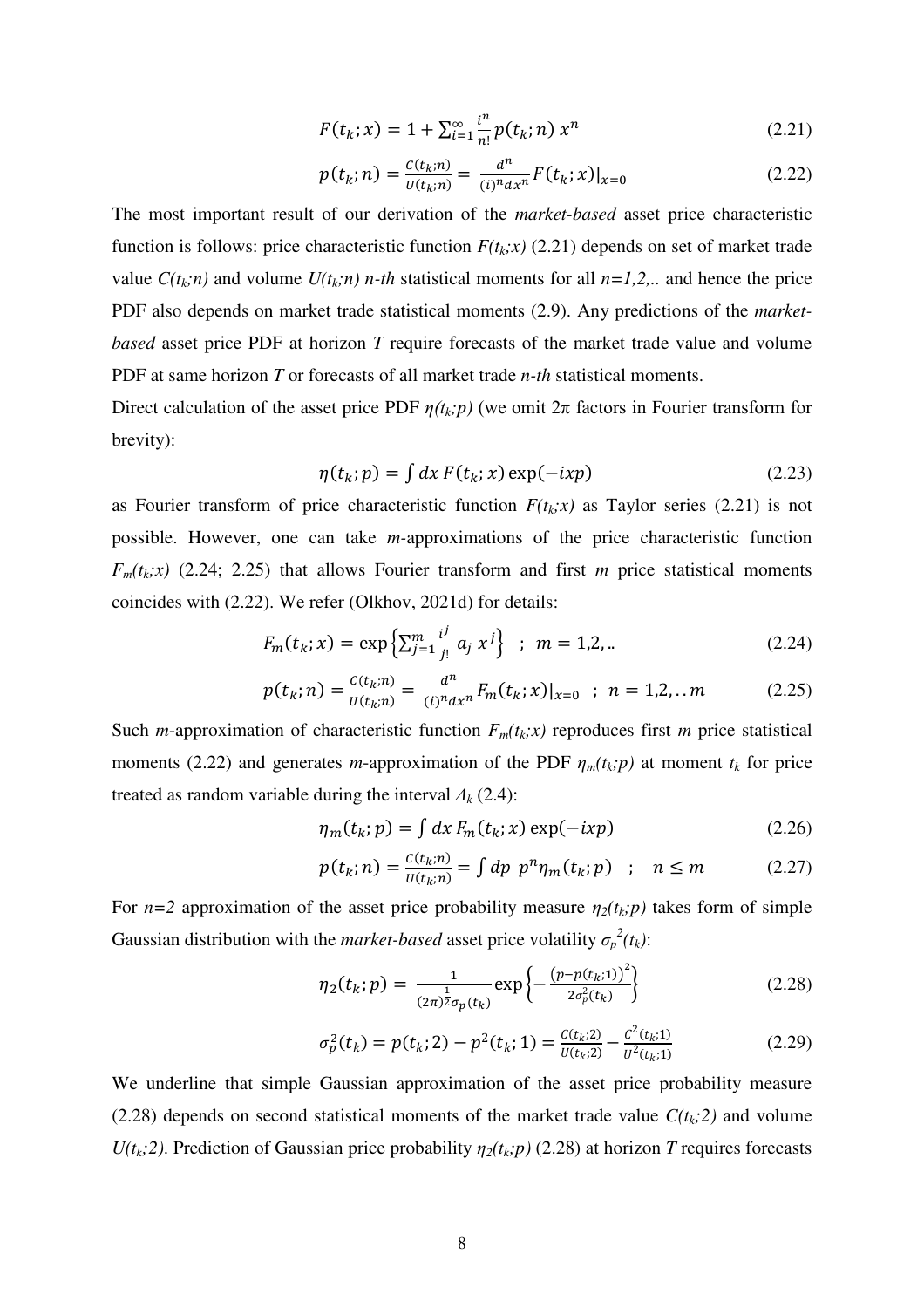of the second statistical moments of the market trade value and volume (2.9) at the same horizon *T*.

It is important to underline that the market-based asset price volatility  $\sigma_p^2(t_k)$  (2.29) depends on second statistical moments of the market trade value  $C(t_k;2)$  and volume  $U(t_k;2)$  (2.9) (Olkhov, 2020). Description of the market trade 2-d statistical moments arises a problem of description second statistical moments of all macroeconomic variables those depend on market trading. That requires development of the second-order economic theory that describes relations between 2-d statistical moments of market trades and second-order macroeconomic variables (Olkhov, 2020; 2021a; 2021e). Usage of the *market-based* approach to price probability opens the way for introduction of price autocorrelations (Olkhov, 2022a; 2022b).

We should mention that our consideration of price statistical moments  $p(t_k; n)$  through statistical moments of the market trade value  $C(t_k; n)$  and volume  $U(t_k; n)$  only complement well-known properties of the random variable determined as difference of two random variables Indeed, taking logarithm of (1.1) one easy obtains that logarithm of price *ln(p)*  equals logarithm of the trade value *ln(C)* minus logarithm of the trade volume *ln(U).* That case is described in many probability introductory notes (Papoulis and Pillai, 2002; p.181) and we consider it briefly in App. B.

However, definition of price statistical moments  $p(t_k; n)$  (2.19), price characteristic function (2.21; 2.22; 2.24; 2.25) and approximations of the price PDF (2.26; 2.27) describe price random properties through statistical moments of the random market trade value  $C(t_k; n)$  and volume  $U(t_k; n)$  (2.9). That approach seems to be more useful for econometric and theoretical studies of the market price probability, than assessment of log-probabilities (App.B), as it is based on the direct assessments of the trade statistical moments (2.9) during interval  $\Delta_k$  (2.4). Records of market trade time series allow calculate trade statistical moments (2.9) and derive price statistical moments (2.19). However, observed market trade time series on their own don't identify the exact form of the trade value PDF, trade volume PDF and their joint PDF that are required to derive log price PDF (App.B). At that point usage of trade statistical moments is more preferable.

### **3. Market-based returns and inflation**

Description of the market-based probability of returns follows the same frame as the above description of the market-based asset price PDF. Actually, returns  $r(t_1, t_2)$  are determined as

$$
r(t_1, t_2) = \frac{p(t_2) - p(t_1)}{p(t_1)} = \frac{p(t_2)}{p(t_1)} - 1
$$
\n(3.1)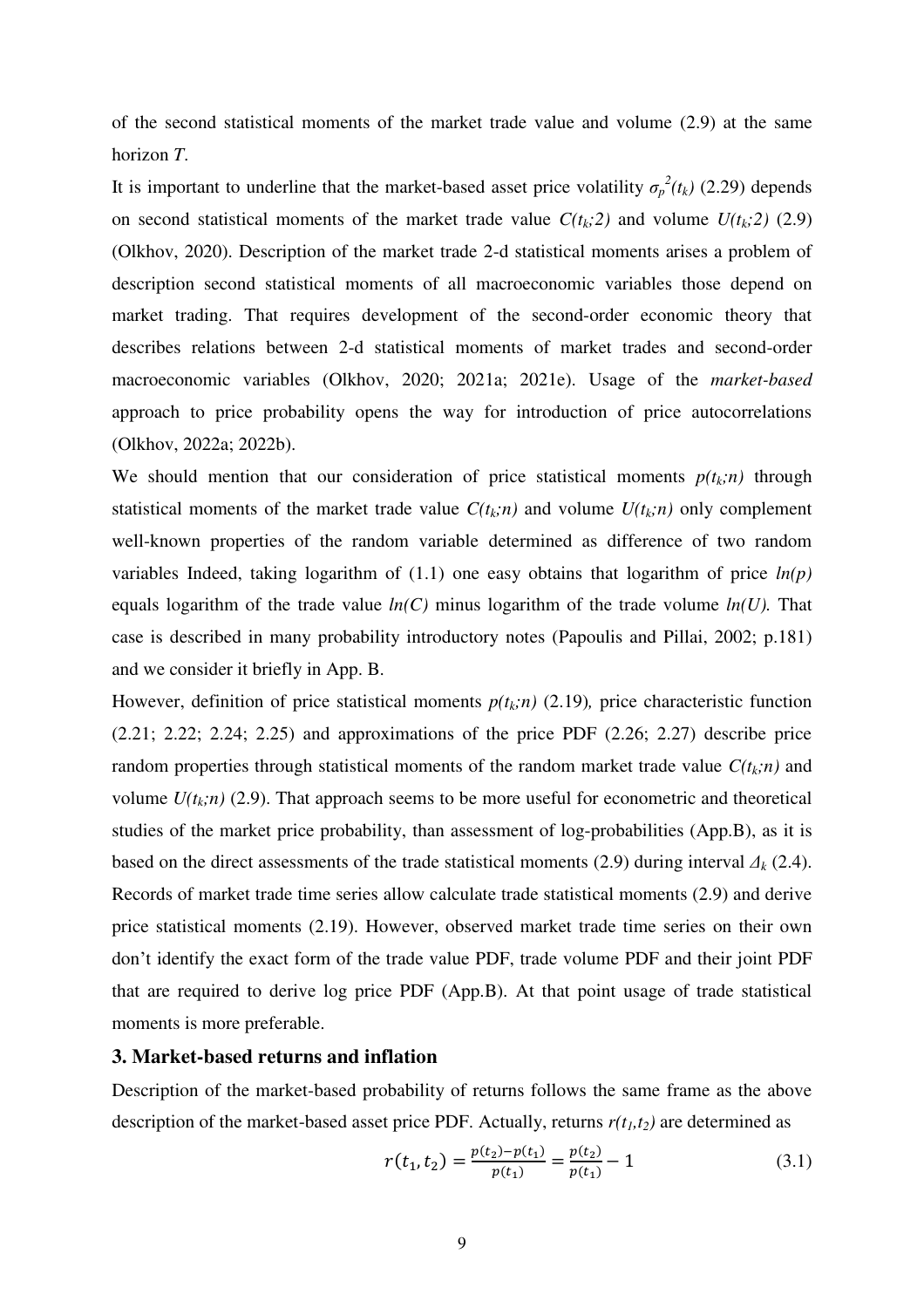Let's take price index  $a(t_1, t_2)$  (3.2) as:

$$
p(t_2) = p(t_1)a(t_1, t_2)
$$
\n(3.2)

$$
r(t_1, t_2) = a(t_1, t_2) - 1 \tag{3.3}
$$

In Sec.2 we already derived the *market-based* asset price probability statistical moments  $p(t_k; n)$  (2.19), price characteristic function  $F(t_k; x)$  (2.21; 2.22) and approximations of the *market-based* price probability measure  $\eta_m(t_k; p)$  (2.26-2.29). Let's use the same approach to describe the *market-based* probability of the price index  $a(t_1, t_2)$  (3.2). We shall consider two cases. First, we assume that the price index  $a(t_1, t_2)$  (3.2) is determined with respect to the fixed price  $p(t_1)$  and consider statistical properties of the price index by time  $t_2$  during the averaging interval  $\Delta_k$  (2.4). In the second case we consider random properties of the price index  $a(t_1, t_2)$  (3.2) by both time moments  $t_1$  and  $t_2$  averaged during different averaging intervals  $\Delta_k$  and  $\Delta_{k+m}$  (2.4).

*1-st case - Returns.* Take into account (2.9; 2.19; 3.2) and for the *n-th* statistical moments of the price index  $a(t_1, t_k; n)$  averaged during the interval  $\Delta_k$  (2.4) obtain:

$$
a(t_1, t_k; n) = E[a^n(t_1, t_2)]
$$
\n(3.4)

$$
a(t_1, t_k; n)p^{n}(t_1) = p(t_k; n) = \frac{c(t_k; n)}{U(t_k; n)}
$$
\n(3.5)

*E[...]* – math expectation during the interval *Δk* (2.4). From (3.4; 3.5) obtain expressions for the *n*-th statistical moments of returns  $r(t_1, t_k; n)$ :

$$
r(t_1, t_k; n) = E[r^n(t_1, t_2)]
$$
\n(3.6)

$$
r(t_1, t_k; n) = E[(a(t_1, t_2) - 1)^n]
$$
\n(3.7)

Due to  $(3.4; 3.5; 3.7)$  the *n-th* returns statistical moment  $r(t_1, t_k; n)$  is a simple sum of *m-th* statistical moments of the price index  $a(t_1, t_k; m)$ ,  $m \leq n$ .

$$
r(t_1, t_k; n) = \sum_{m=0}^{n} (-1)^{(n-m)} \frac{n!}{m!(n-m)!} a(t_1, t_k; m) \; ; \; a(t_1, t_k; 0) = 1 \tag{3.8}
$$

Due to (3.5) returns *n-th* statistical moments  $r(t_1, t_k; n)$  can be presented through the market trade value and volume statistical moments (3.9)

$$
r(t_1, t_k; n) = \sum_{m=0}^{n} (-1)^{(n-m)} \frac{n!}{m!(n-m)!} p^{-m}(t_1) \frac{c(t_k; m)}{U(t_k; m)} \; ; \; \frac{c(t_k; 0)}{U(t_k; 0)} = 1 \tag{3.9}
$$

or equally through the *n-th* price statistical moment (see (3.5)).

In particular, one can easy derive relations (3.11) between the *market-based* price volatility  $\sigma_p^2(t_k)$  (2.29), price  $p(t_l)$  at moment  $t_l$  and *market-based* volatility of returns  $\sigma_r^2(t_l,t_k)$  (3.10)

$$
\sigma_r^2(t_1, t_k) = r(t_1, t_k; 2) - r^2(t_1, t_k; 1) = E\left[\left(r(t_1, t_2) - r(t_1, t_k; 1)\right)^2\right] \tag{3.10}
$$

$$
\sigma_p^2(t_k) = p^2(t_1) \sigma_r^2(t_1, t_k)
$$
\n(3.11)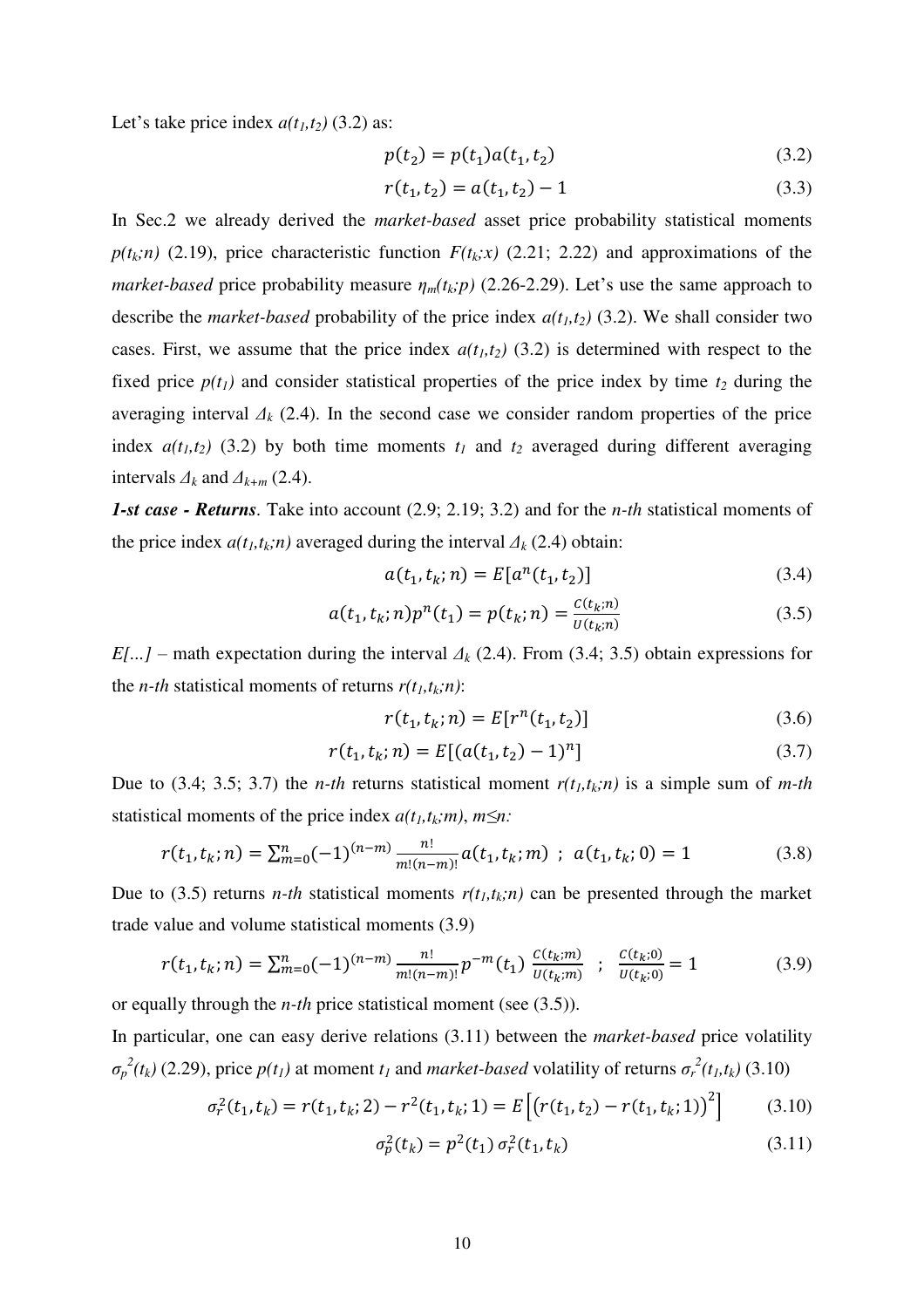Using (3.4-3.9) one can easy derive that return's Skewness  $Sk_r(t_1, t_k)$  (3.13) that describe asymmetry of the market-based return's distribution equals (3.14) the *market-based* asset price Skewness  $Sk_p(t_k)$  (3.12):

$$
Sk_p(t_k)\sigma_p^3(t_k) = E\left[\left(p(t_2) - p(t_k; 1)\right)^3\right]
$$
\n(3.12)

$$
Sk_r(t_1, t_k)\sigma_r^3(t_1, t_k) = E\left[\left(r(t_1, t_2) - r(t_1, t_k; 1)\right)^3\right]
$$
\n(3.13)

$$
Sk_p(t_k) = Sk_r(t_1, t_k)
$$
\n(3.14)

One can easy obtain that the *market-based* price Kurtosis  $Ku_p(t_k)$  (3.15) equals (3.17) returns **Kurtosis**  $Ku_r(t_1, t_k)$  (3.16):

$$
K u_p(t_k) \sigma_p^{4}(t_k) = E \left[ \left( p(t_2) - p(t_k; 1) \right)^{4} \right]
$$
 (3.15)

$$
K u_r(t_1, t_k) \sigma_r^{4}(t_1, t_k) = E\left[\left(r(t_1, t_2) - r(t_1, t_k; 1)\right)^{4}\right]
$$
(3.16)

$$
Ku_p(t_k) = Ku_r(t_1, t_k)
$$
\n(3.17)

*2-d case - Inflation.* Now assume that (3.2) is averaged by time *t<sup>1</sup>* during time interval *Δk* and by *t2* during the time interval *Δk+m* (2.4). Similar to (2.15; 2.16) we assume no correlations between price  $p(t_1)$  and price index  $a(t_1, t_2)$  while averaging by  $t_1$  during time interval  $\Delta_k$ . That is the way to define mean price index  $a(t_k, t_{k+m};1)$  similar to (2.10). Then obtain

$$
p(t_{k+m}; 1) = p(t_k; 1) a(t_k, t_{k+m}; 1)
$$

For *n-th* power of (3.2) similar considerations result:

$$
p(t_{k+m}; n) = p(t_k; n) a(t_k, t_{k+m}; n)
$$
\n(3.18)  
\n
$$
p(t_k; n) = E_{\Delta_k}[p^n(t_i)] \quad ; \quad p(t_{k+m}; n) = E_{\Delta_{k+m}}[p^n(t_j)]
$$
\n
$$
a(t_k, t_{k+m}; n) = E_{\Delta_k} E_{\Delta_{k+m}}[a^n(t_i, t_j)]
$$

We denote as  $E_{\Delta k}$ […] – math expectation during the time interval  $\Delta_k$ . This case can be more useful for description of inflation. Actually, if averaging interval *Δ* equals 1 week, month, quarter, year – one can obtain price index (3.18) or inflation measured week-to-week, monthto-month or year-to-year. The choice of particular asset, particular market sector, industry sector and etc. gives corresponding inflation.

Relations (3.18) give direct dependence of the price index  $a(t_k,t_{k+m}:n)$  on market trade statistical moments

$$
a(t_k, t_{k+m}; n) = \frac{p(t_{k+m}; n)}{p(t_k; n)} = \frac{c(t_{k+m}; n)}{c(t_k; n)} \frac{U(t_k; n)}{U(t_{k+m}; n)}
$$
(3.19)

Let's introduce the trade value index  $c(t_k t_{k+m}; n)$  and the volume index  $u(t_k t_{k+m}; n)$  as

$$
c(t_k, t_{k+m}; n) = \frac{c(t_{k+m}; n)}{c(t_k; n)} \; ; \quad u(t_k, t_{k+m}; n) = \frac{v(t_{k+m}; n)}{v(t_k; n)} \tag{3.20}
$$

Then (3.19) takes form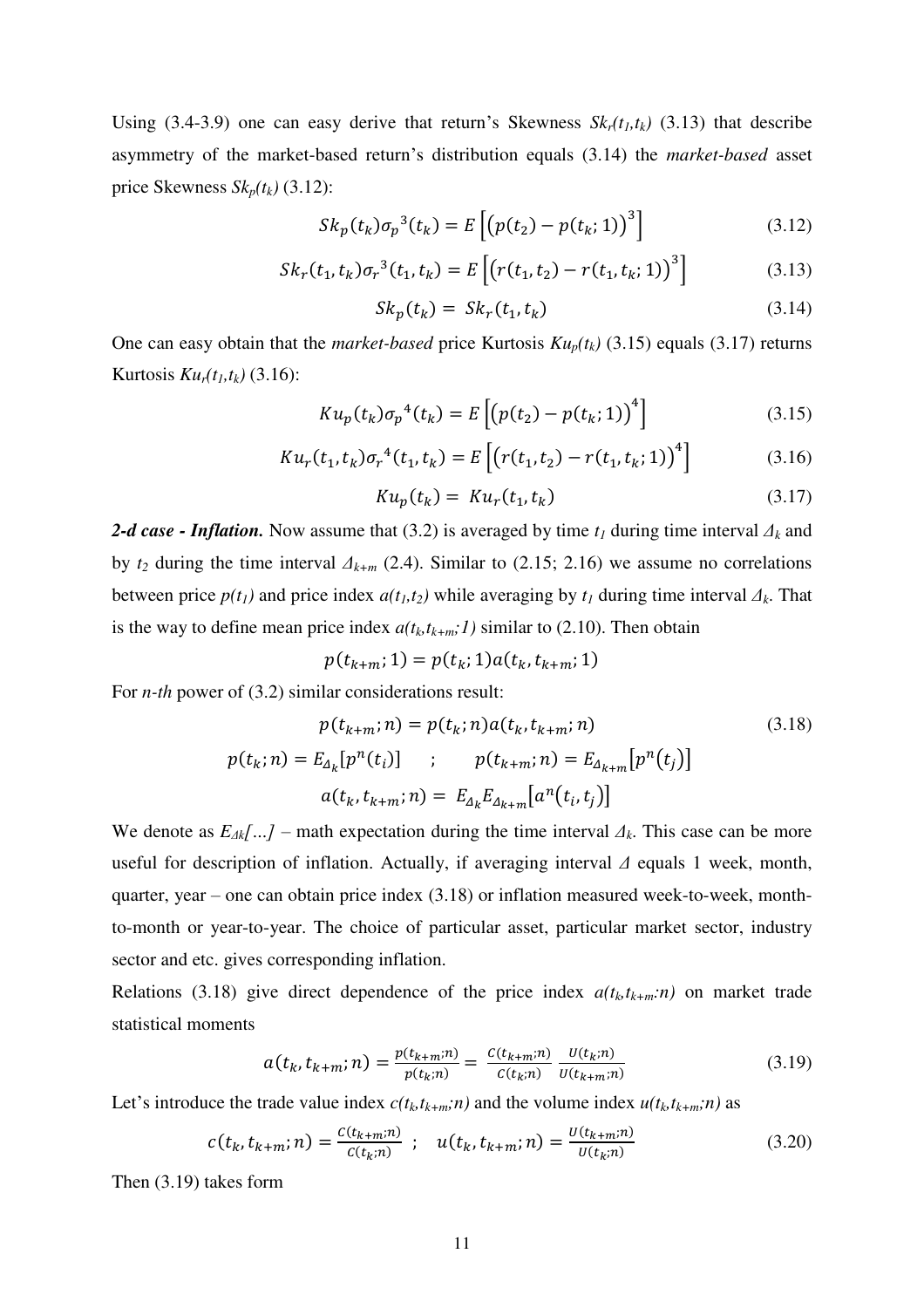$$
c(t_k, t_{k+m}; n) = a(t_k, t_{k+m}; n)u(t_k, t_{k+m}; n)
$$
\n(3.21)

Inflation *n-th* statistical moment  $In(t_k, t_{k+m};n)$  takes form similar to (3.7 - 3.10):

$$
ln(t_k, t_{k+m}; n) = E_{\Delta_k} E_{\Delta_{k+m}} [(a(t_1, t_2) - 1)^n]
$$
\n(3.22)

$$
I_n(t_1, t_k; n) = \sum_{j=0}^n (-1)^{(n-j)} \frac{n!}{j!(n-j)!} a(t_k, t_{k+m}; j) \; ; \; a(t_k, t_{k+m}; 0) = 1 \tag{3.23}
$$

or, taking into account (3.21):

$$
I_n(t_1, t_k; n) = \sum_{j=0}^n (-1)^{(n-j)} \frac{n!}{j!(n-j)!} \frac{c(t_k, t_{k+m}; n)}{u(t_k, t_{k+m}; n)}
$$
(3.24)

Mean inflation  $In(t_k,t_{k+m};1)$  taken at time term  $\Delta_{k+m}$  with respect to time term  $\Delta_k$  takes form:

$$
ln(t_k, t_{k+m}; 1) = a(t_k, t_{k+m}; 1) - 1 = \frac{c(t_k, t_{k+m}; 1)}{u(t_k, t_{k+m}; 1)} - 1
$$
\n(3.25)

and its volatility  $\sigma_{In}^2(t_k,t_{k+m})$ 

$$
\sigma_{ln}^2(t_k, t_{k+m}) = a(t_k, t_{k+m}; 2) - a^2(t_k, t_{k+m}; 1)
$$
\n(3.26)

$$
\sigma_{ln}^2(t_k, t_{k+m}) = \frac{c(t_k, t_{k+m}; 2)}{u(t_k, t_{k+m}; 2)} - \frac{c^2(t_k, t_{k+m}; 1)}{u^2(t_k, t_{k+m}; 1)}
$$
(3.27)

The trade value index  $c(t_k, t_{k+m};n)$  and trade volume index  $u(t_k, t_{k+m};n)$  (3.20) describe growth of the market trade value and volume during the interval *Δk*+m with respect to the interval *Δk*. It is obvious, that market trade is the only direct indicator of the economic growth and development. Growth of trade value and volume reflect economic growth. Thus relations (3.20-3.24) link description of asset returns and inflations with studies of economic growth during selected time interval  $\Delta_k$  and  $\Delta_{k+m}$  (2.4).

We leave further investigation of above relations between economic growth and market trade indexes (3.20) for future.

### **4. Consequences for asset pricing and value-at-risk**

#### *Asset-pricing*

All asset-pricing models deal with prices averaged by some probability (Cochrane, 2001; Campbell, 2002). Predictions of the price probability at certain time horizon *T* play the core role for the assessments of price forecasts at horizon *T*. Introduction of the *market-based* asset price probability determined by statistical properties of the market trade value and volume (2.19 - 2.22) during the averaging time interval *Δk* (2.4) makes predictions of the price PDF as one of the core problem of macroeconomics and finance. Indeed, any prediction of the price PDF at time horizon *T* for the averaging interval *Δk* (2.4) requires forecasting of the market trade value and volume probabilities at the same horizon *T* and during the same interval  $\Delta_k$  (2.4). In simple words, to predict price PDF one should forecast the market trade values and volumes probabilities during the interval  $\Delta_k$  (2.4) at horizon *T*. That causes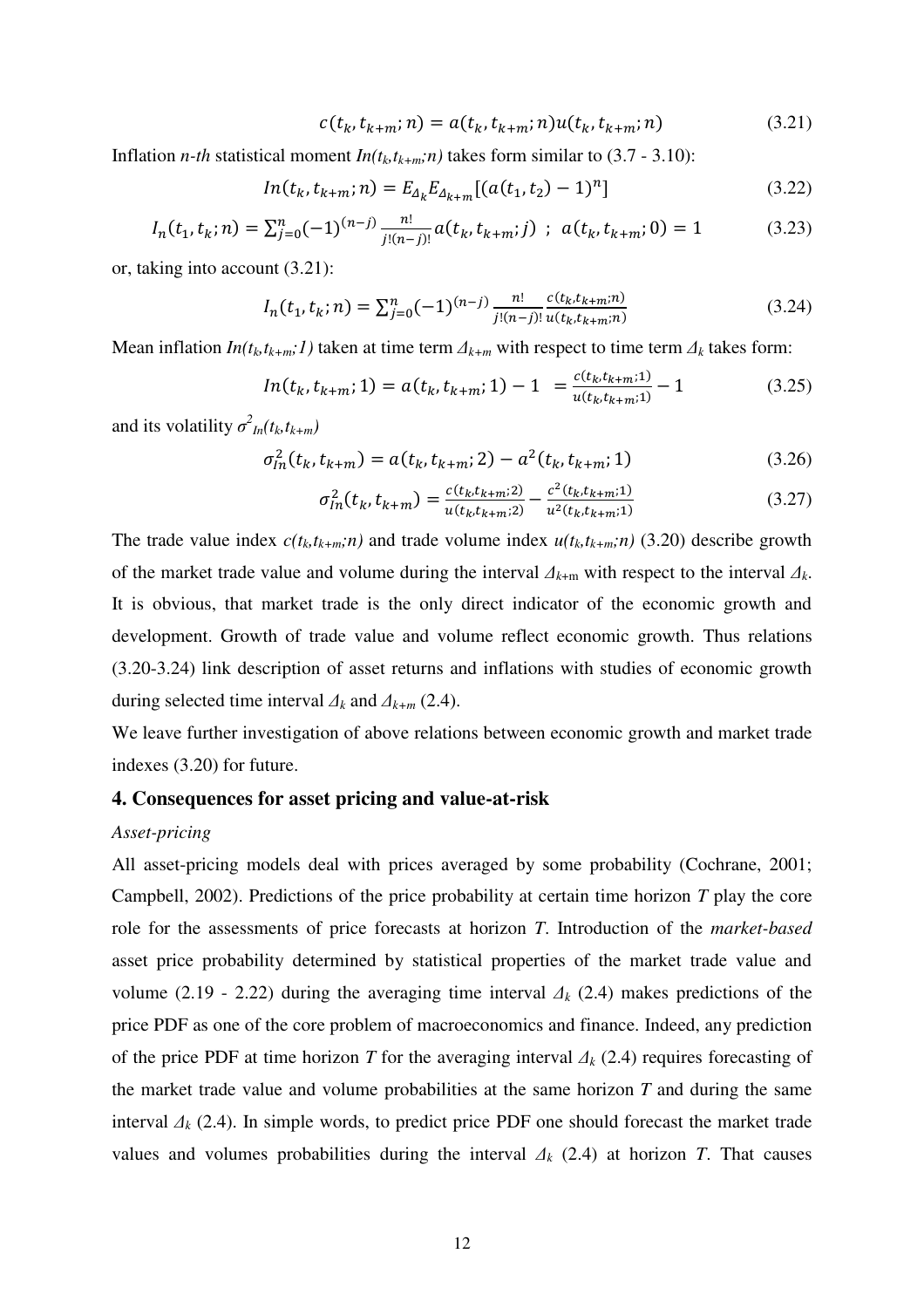forecasting of supply and demand, production function and investment, economic development and growth and etc., and other factors those impact market trade on one hand and depend on results of market trade on the other hand at horizon *T*. Introduction of the *market-based* price probability ties up the problems of prediction of financial markets price with problems of forecasting of market trade, economic development and growth. It is obvious, that exact prediction of economic future is impossible. However, development of the approximations may give assessments of future market trade probability and price probability. One should take into account basic relations (2.19-2.22) those determine price statistical moments through statistical moments of the market trade value and volume. Approximations (2.24-2.27) that take into account first 2,3,4 statistical moments should check how approximate price probability forecasts match predictions of the market trade value and volatility statistical moments during selected time interval  $\Delta_k$  (2.4). We underline that duration of the interval  $\Delta_k$  is very important for assessments of statistical moments and for sustainability of predictions at the given time horizon *T*.

### *Value-at-risk*

Dependence of predictions of the asset price probability approximations on forecasting the finite number of statistical moments of the market trade value and volume impact accuracy and reliability of Value-at-Risk (VaR) - the most widespread risk tool for hedging risk of market price change. Economic ground of VaR was developed more than 30 years ago (Longerstaey and Spencer, 1996; CreditMetrics™, 1997; Choudhry, 2013). "Value-at-Risk is a measure of the maximum potential change in value of a portfolio of financial instruments with a given probability over a pre-set horizon" (Longerstaey and Spencer, 1996). Nevertheless huge progress in VaR performance was achieved since then, the core features of VaR remain the same. To assess the VaR at horizon *T* one should calculate integral of the left tail of the returns PDF predicted at horizon *T* to estimate "potential change in value of a portfolio of financial instruments with a given probability over a pre-set horizon". Such assessment limits the possible capital loss due to market price variations for selected time horizon *T* for given probability. Usage of any VaR version requires predictions of returns PDF at horizon *T*. As we show above, returns probability and returns statistical moments are completely determined by asset price probability and price statistical moments (3.1-3.14) and by market trade statistical moments (2.9; 3.9). Prediction of returns probability is the problem of the asset price probability forecasting. As we discussed in Sec.2, the *market-based* asset price probability and price statistical moments are determined by random properties of the market trade value and volume. In simple words: VaR assessment on base of predicted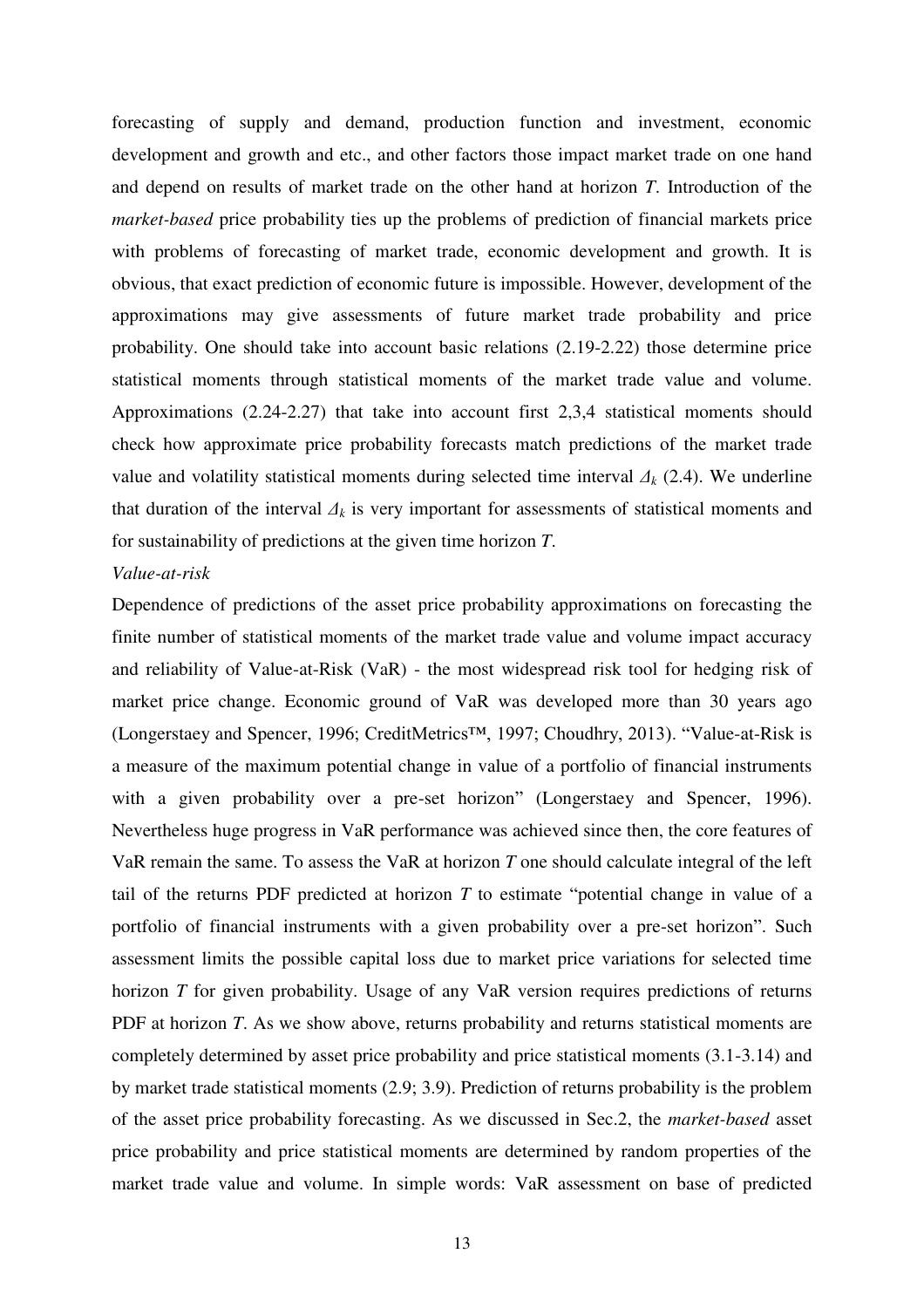returns PDF at horizon *T* depends on forecasting the market trade value and volume probabilities at the same horizon *T*. The problem of VaR assessment almost equals the problem of market trade PDF prediction.

Accuracy and reliability of VaR assessment depends on accuracy of predictions of the market trade value and volume probabilities. The more statistical moments of market trades are predicted, the higher accuracy of VaR can be obtained. However, imaginable exact forecast of the market trade PDF at horizon *T* would provide for that lucky man a unique opportunity to manage and beat the market alone. That is much more profitable then any VaR calculations. One who will succeed in exact prediction of the market PDF will forget about VaR assessments and will enjoy beating the market alone! However, there is still remains a small, negligible and trivial problem – how one can *exactly* predict the market trade PDF?

These obstacles arises the problem of assessment of accuracy of any price probability prediction in compare with imaginable price probability determined by market trade probability forecasts. That problem may help establish economic ground and introduce possible limits on reliability of possible usage of VaR based on the *market-based* asset price probability. We leave this problem for future.

# **5. Conclusion**

The asset price probability plays the core role in macroeconomics and finance. Introduction of the *market-based* asset price PDF through statistical moments of the market trade value and volume ties up the asset pricing theories and financial market studies with description of market trade evolution, economic development and growth. We don't solve the price probability puzzle but substitute the problem of the "correct" description of the price PDF by the problem of description of PDF of the market trades. Investigation of the market trade value and volume PDF and prediction of their statistical moments remain the problems for future.

The *market-based* approach to price probability establishes the unified description of the price statistical moments, price indices and returns statistical moments and ties up the predictions of price, price indices, returns probabilities with the problem of predictions of the market trade value and volume probabilities and statistical moments. Market-based asset price probability implies that the classical option pricing models should be considered not at one, but at the two-dimensional spaces (Olkhov, 2021c). We study bounds of reliability for usage of Value-at-Risk determined by the accuracy of forecasting of the market trade probability (Olkhov, 2021b). We use *market-based* asset price PDF to describe dependence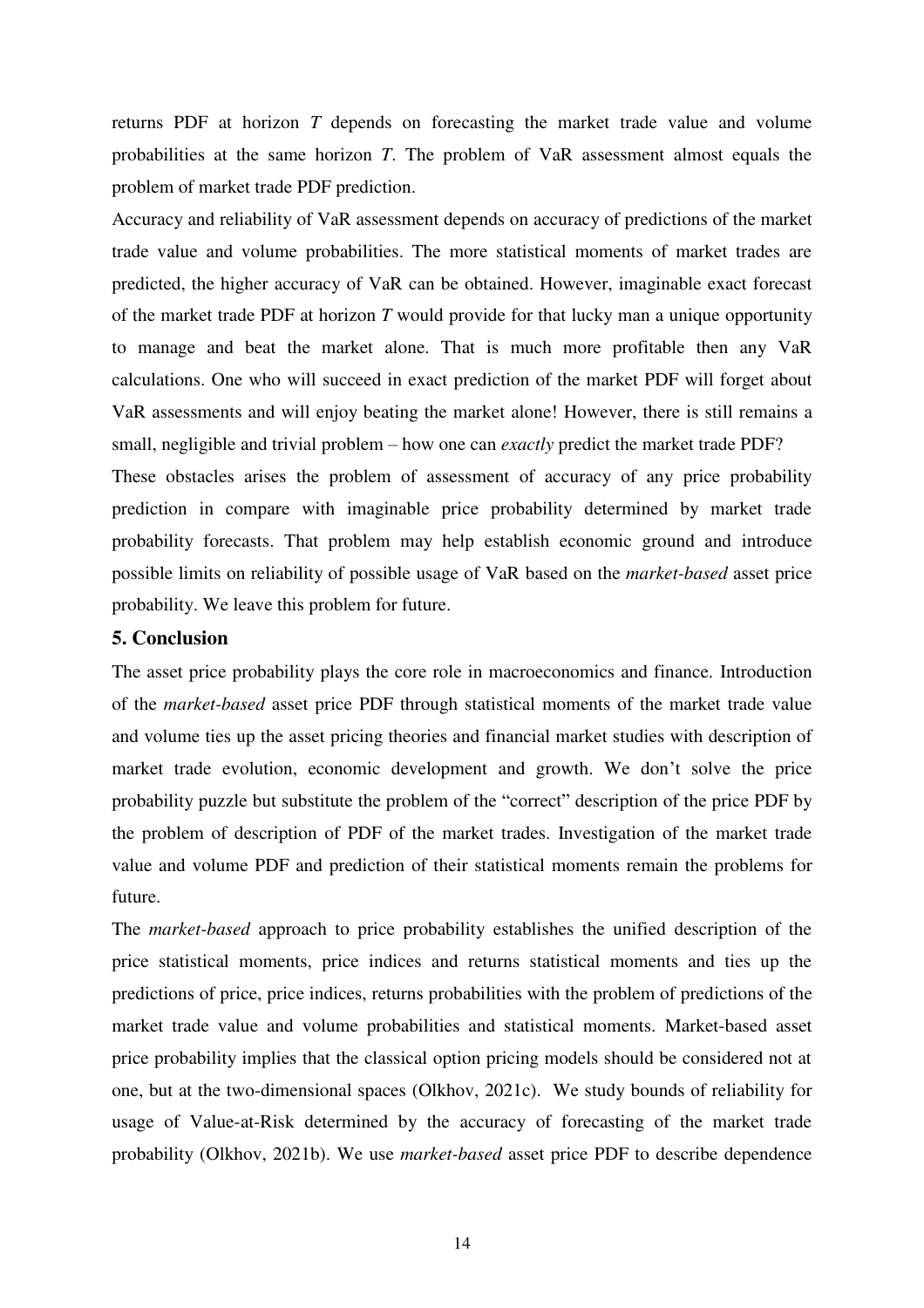of the asset price autocorrelations on the market trade value and volume correlations (Olkhov, 2022a; 2022b). As we show, price volatility depends on the second statistical moments of the market trade value and volume (2.29) and *n-th* price statistical moments are determined by *n-th* statistical moments of market trades (2.9). Description of the asset price volatility as well as description of price Skewness and Kurtosis require description of the *2-d*, *3-d* and *4-th* market trade statistical moments. As we show (Olkhov, 2021a; 2021e) *n-th* market trade statistical moments depend on and impact at similar statistical moments of macroeconomic variables. Thus, description of the market-based price volatility implies development of the second-order economic theory. Description of price Skewness requires development of the 3-d order economic theory and so on. Studies of theoretical economics (Olkhov, 2022c) have an endless and interesting list of problems for many years ahead.

However, agents and academics are free in their expectations and preferences in choosing conventional *frequency-based* approach to asset price probability. Numerous studies in game theory, expectations, market studies and etc., propose various methods and factors that may impact the price change, define evolution of the asset price, returns, volatility and etc. All such studies investigate complex problems those govern price evolution, market dynamics and economic development. However, all possible factors, expectation, relations and laws, those can impact and define price choice and price change, are imprinted in and are recorded by time-series of the performed market trades and are available as market time-series for our analysis (2.1-2.29).

We complement the current studies in asset pricing with a new look and demonstrate hidden complexity, unity and beauty of the *market-based* asset price probability theory. Further development of that theory will take a lot of efforts and years.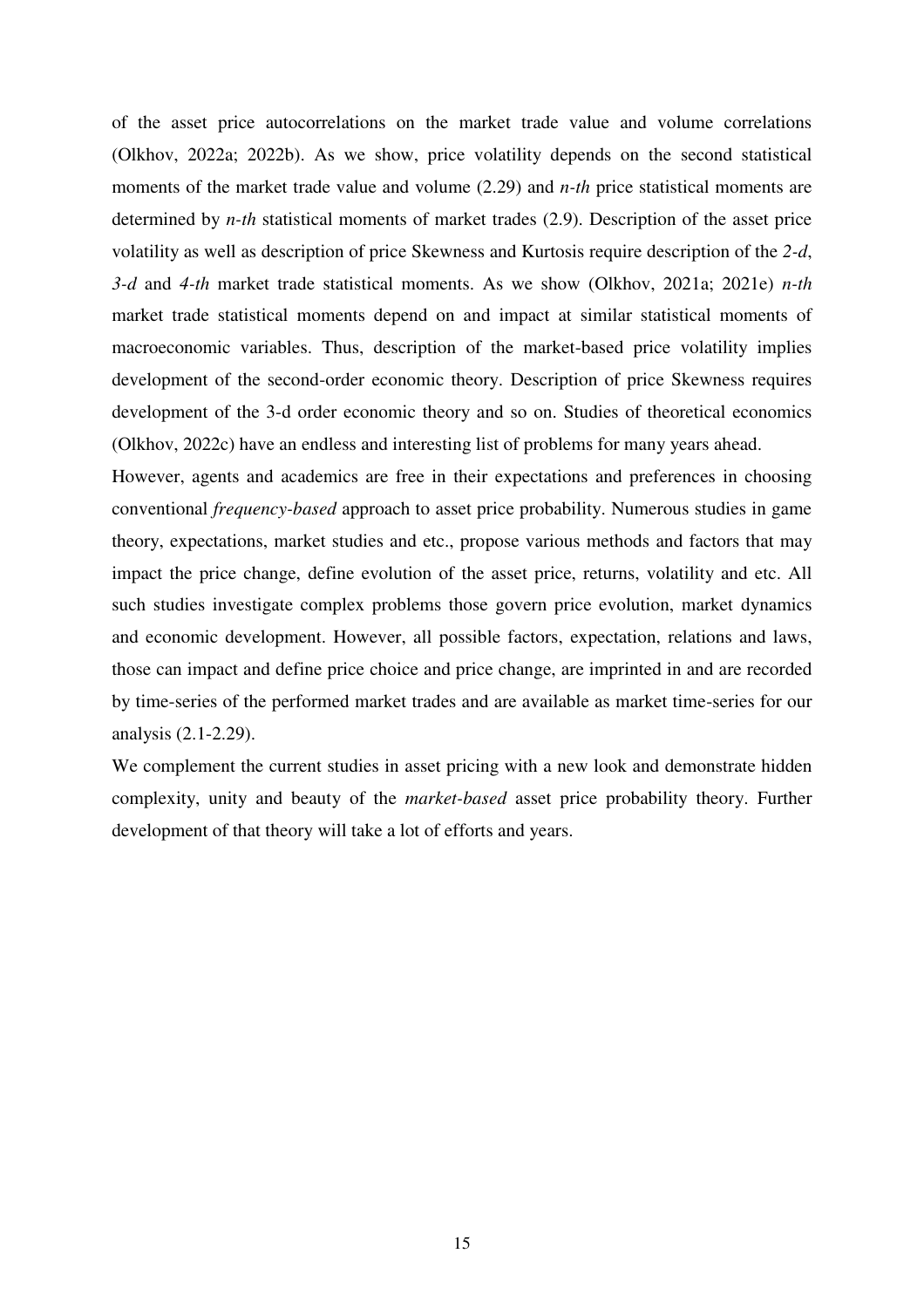# **Appendix A**

For simplicity we omit here time  $t_i$  of random variables and denote trade value  $C(t_i)$  as  $C$ , trade volume as *U* and price as *p*. Taking into account (2.19) we denote here statistical moments of trade value  $C(n)$ , volume  $U(n)$  and price  $p(n)$  as:

$$
C(n) = E[Cn] = E[pnUn] = E[pn]E[Un] = p(n)U(n)
$$

Let us take into account (2.15; 2.19) and consider

$$
E[pU^2] = E[CU] \tag{A.1}
$$

We denote correlation *corr{CU}* between trade value *C* and trade volume *U:*

$$
corr\{CU\} = E[\delta C \delta U]; \quad corr\{pU^2\} = E[\delta p \delta U^2]
$$

Then from (A.1) obtain:

$$
E[pU2] = p(1)U2(1) + corr{pU2} = E[CU] = E[C]E[U] + corr{CU}corr{pU2} = p(1)[U2(1) – U(2)] + corr{CU}corr{pU2} = corr{CU} - p(1)\sigma2(U)
$$
 (A.2)

Similar consideration for relations between square of price  $p^2$  and trade volume *U* give:

$$
E[p^2U] = E[C^2U^{-1}] \tag{A4}
$$
  
\n
$$
E[p^2U] = p(2)U(1) + corr[p^2U] = [C^2U^{-1}] = p(2)U(2)U(-1) + corr\{C^2U^{-1}\}
$$
  
\n
$$
U(-1) = E[U^{-1}]
$$
  
\n
$$
corr[p^2U] = corr\{C^2U^{-1}\} + p(2)[U(2)U(-1) - U(1)] \tag{A.5}
$$

The value and sign of correlations depend on the duration of the averaging time interval *Δ* and that important dependence should be investigated. Let us underline that correlations (A.5) between trade volume *U* and square of price  $p^2$  determine relations between trade volume and volatility studies (Ito and Lin, 1993; Brock and LeBaron, 1995; Ciner and Sackley, 2007; Bogousslavsky and Collin-Dufresne, 2019), but one should take into account that correlations (A.5) are determined by the market-based price probability (2.19; 2.21; 2.22).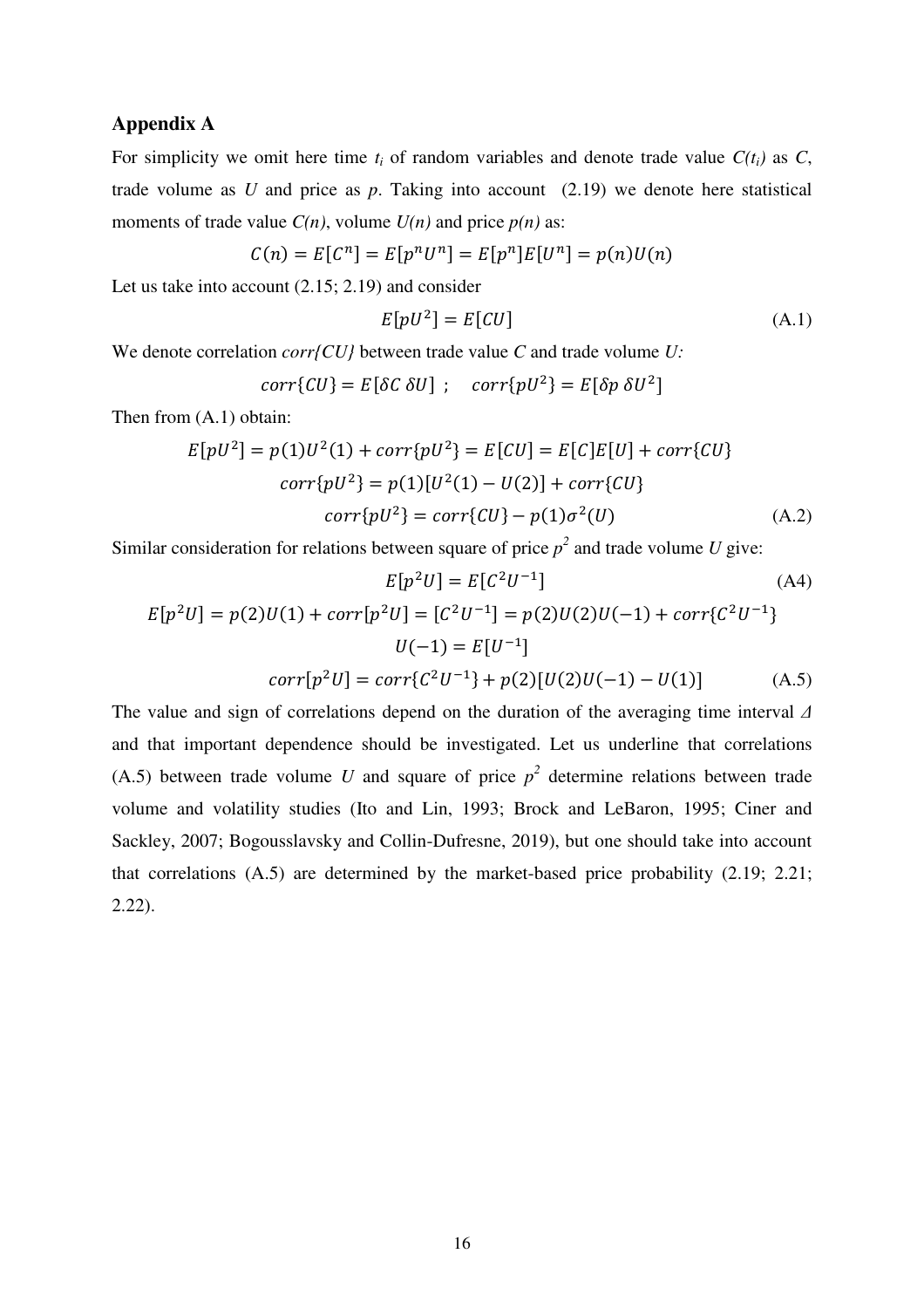# **Appendix B**

Taking *ln* of equation (1.1) one obtains sums of random variables:

$$
\pi(t) = c(t) - u(t) \tag{B.1}
$$

$$
\pi = \ln p \quad ; \quad c = \ln C \quad u = \ln U \tag{B.2}
$$

That well-know problem is described in many introductory notes on probability (Papoulis and Pillai, 2002; p.181). Let function  $g(c, u)$  determines the joint probability density function (PDF) of variables *c* and *u* (B.2). Probability distribution  $Q(\pi) = P\{c - u \le \pi\}$  is determined by conditions

$$
Q(\pi) = P\{c < \pi + u\} = \int_{-\infty}^{\infty} du \int_{-\infty}^{\pi + u} dc \, g(c, u)
$$

Then PDF  $q(\pi)$  is determined as:

$$
q(\pi) = \frac{d}{d\pi}Q(\pi) = \int_{-\infty}^{\infty} dx g(\pi + x, x) = \int_{-\infty}^{\infty} dx g(x, x - \pi)
$$
 (B.3)

To assess volume weighed average price (VWAP) (2.10; 2.11) from (1.1) and (B.1; B.2) obtain

 $E[C] = E[exp(c)] = E[exp(\pi + u)] = E[exp(\pi)]E[exp(u)] = E[p]E[U]$  (B.4) Respectively, relations (2.15-2.20) result:

 $E[C^{n}] = E[exp(nc)] = E[exp{n(\pi + u)}] = E[exp(n\pi)]E[exp(nu)] = E[p^{n}] E[U^{n}]$ However, PDF  $q(\pi)$  (B.3) is not too useful for calculation of price *n-th* statistical moments *E*[ $p^n(t)$ ]. Moreover, time-series of the market trade value  $C(t_i)$  and volume  $U(t_i)$  give the opportunity to assess *n-th* statistical moments of the trade value  $C(t_k; n)$  and volume  $U(t_k; n)$ (2.9) but don't derive sufficient information to guess the exact form of PDF and joint PDF  $g(c, u)$  to be able to calculate (B.3). On the contrary, usage of assessments of first 1,2,3.. statistical moments allow select PDF approximations those match first statistical moments (2.9).

However, one should remind that above consideration of market-based asset price probability through assessment of the market trade statistical moments (2.9; 2.19-2.27) derive successive approximations only. Relations (B.1-B.3) present a different way to derive approximations. No "exact" solution of the PDF of the asset price exists, simply because no exact PDF of the market trade value and volume are known. Different averaging intervals *Δ,* different markets, assets, phases of business cycles and etc., result variations of market trade PDF and corresponding variations of the asset price PDF.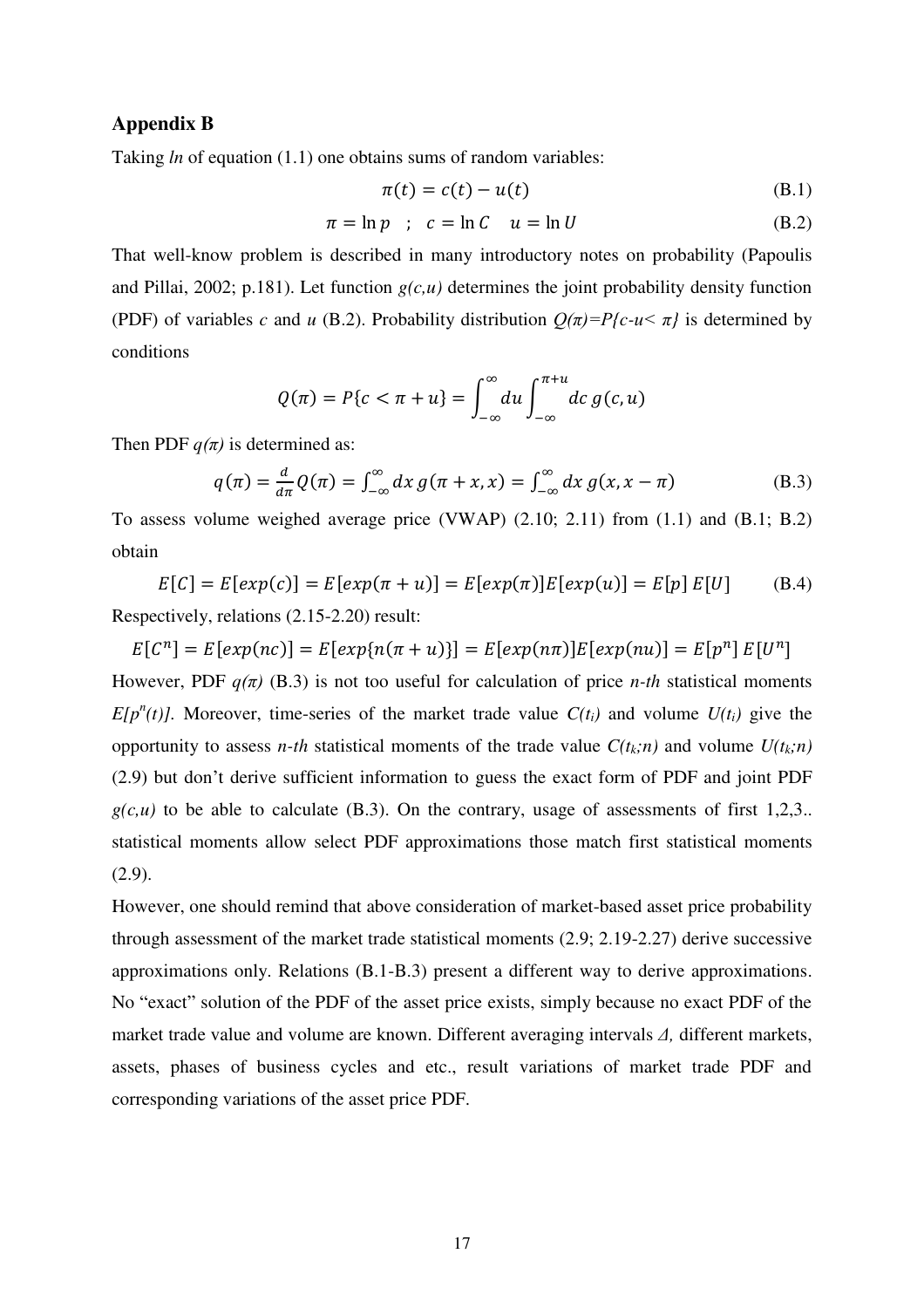## **References**

Anderson, T.W. (1971). The Statistical Analysis of Time-Series. Wiley&.Sons, Inc., 1-757

Andersen, T., Bollerslev, T., Diebold, F.X, Ebens, H. (2001). The Distribution of Realized Stock Return Volatility, Journal of Financial Economics, 61, 43-76

Andersen, T.G, Bollerslev, T., Christoffersen, P.F. and F.X. Diebold, (2005a). Volatility Forecasting, CFS WP 2005/08, 1-116

Andersen, T.G., Bollerslev, T., Christoffersen, P.F. and F.X. Diebold, (2005b). Practical Volatility And Correlation Modelling For Financial Market Risk Management, NBER, WP11069, Cambridge, MA, 1-41

Andersen, T.G., Bollerslev, T., Christoffersen, P.F., and Diebold, F.X. (2006). Volatility and Correlation Forecasting, in G. Elliot, C.W.J. Granger, and Allan Timmermann (eds.), Handbook of Economic Forecasting. Amsterdam: North-Holland, 778-878

Bachelier, L., (1900). Théorie de la speculation, Annales scientifiques de l'É.N.S. 3e série, **17**, 21-86

Berkowitz, S.A., Dennis, E., Logue, D.E., Noser, E.A. Jr. (1988). The Total Cost of Transactions on the NYSE, *The Journal of Finance*, 43, (1), 97-112

Black, F. and M. Scholes, (1973). The Pricing of Options and Corporate Liabilities, J. Political Economy, 81 (3), 637-654

Bogousslavsky, V. and P. Collin-Dufresne, (2019). Liquidity, Volume, and Volatility, Swiss Finance Institute, RPS 19-69, 1-59

Brock, W.A. and B.D. LeBaron, (1995). A Dynamic structural model for stock return volatility and trading volume. NBER, WP 4988, 1-46

Buryak, A. and I. Guo, (2014). Effective And Simple VWAP Options Pricing Model, Intern.

J. Theor. Applied Finance, 17, (6), 1450036,<https://doi.org/10.1142/S0219024914500356>

Busseti, E. and S. Boyd, (2015). Volume Weighted Average Price Optimal Execution, 1-34, arXiv:1509.08503v1

Campbell, J.Y. and R.J. Shiller, (1988). Stock Prices, Earnings And Expected Dividends. NBER, WP 2511, 1-42

Campbell, J.Y., Grossman, S.J. and J.Wang, (1993). Trading Volume and Serial Correlation in Stock Return. Quatr. Jour. Economics, 108 (4), 905-939

Campbell, J.Y. (1998). Asset Prices, Consumption, and the Business Cycle. NBER, WP6485 Campbell, J.Y. (2000). Asset Pricing at the Millennium. Jour. of Finance, 55(4), 1515-1567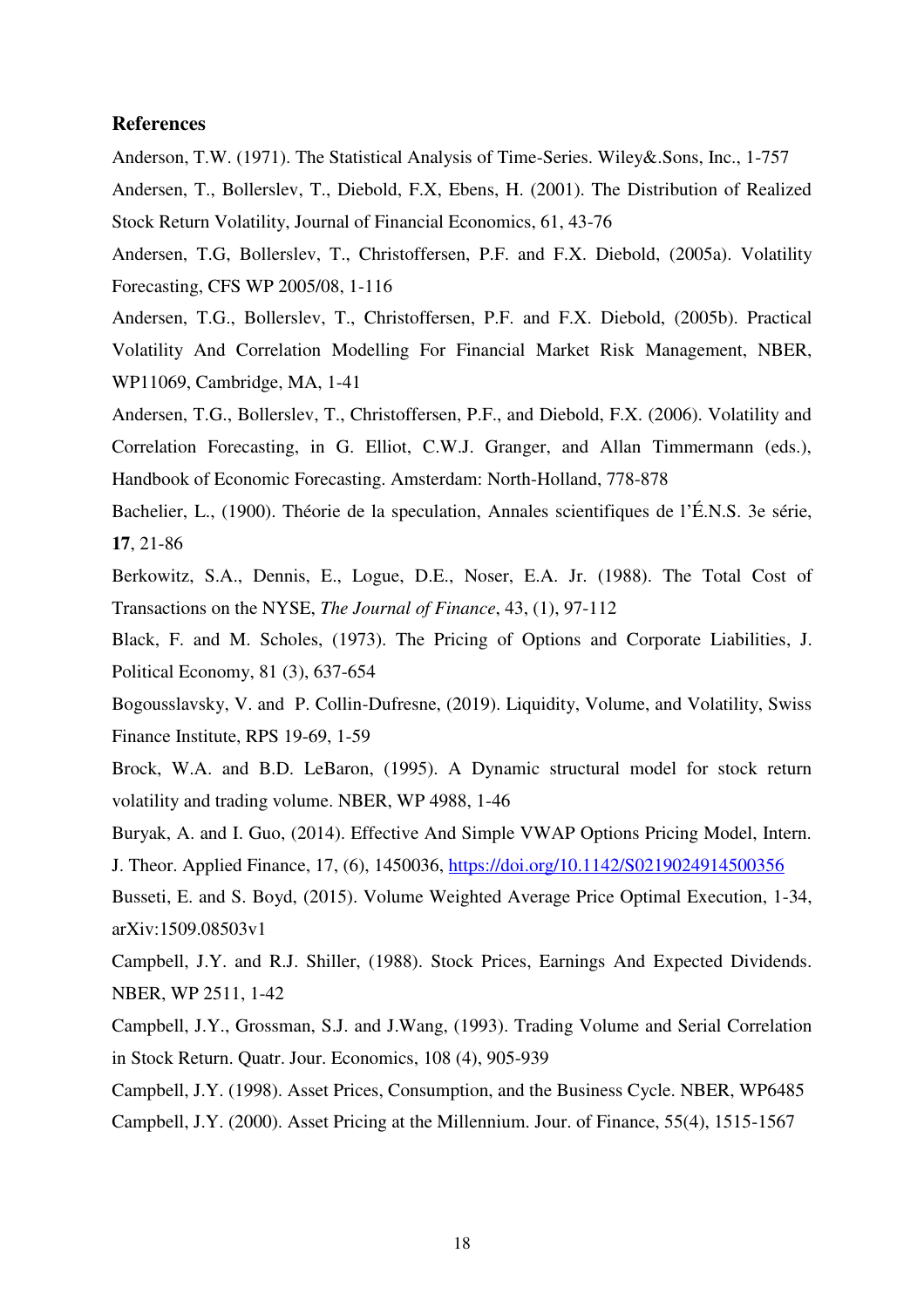Campbell, J.Y. (2002). Consumption-Based Asset Pricing. Harvard Univ., Cambridge, Discussion Paper # 1974, 1-116

Choudhry, M., (2013). An Introduction to Value-at-Risk, 5th Edition. Wiley, 1-224

Ciner, C. and W. H. Sackley, (2007). Transactions, volume and volatility: evidence from an emerging market, Applied Financial Economics Letters, **3**, 161–164

CME Group, (2020). https://www.cmegroup.com/search.html?q=VWAP

Cochrane, J.H. and L.P. Hansen, (1992). Asset Pricing Explorations for Macroeconomics.

Ed., Blanchard, O.J., Fischer, S. NBER Macroeconomics Annual 1992, v. 7, 115 – 182

Cochrane, J.H. (2001). Asset Pricing. Princeton Univ. Press, Princeton, US

Cochrane, J.H. (2005). Time Series for Macroeconomics and Finance. Graduate School of Business, Univ. Chicago, 1-136

Cochrane, J.H. (2022). Portfolios For Long-Term Investors, Rev. Finance, 26(1), 1–42

CreditMetrics™, (1997). Technical Document. J.P. Morgan & Co, NY. 1-212

Davis, H.T., (1941). The Analysis of Economic Time-Series. Cowles Commission for Research in Economics. The Principia Press, Inc., 1-627

DeFusco, A.A., Nathanson, C.G. and E. Zwick, (2017). Speculative Dynamics of Prices and Volume, Cambridge, MA, NBER WP 23449, 1-74

Diebold, F.X. and K. Yilmaz, (2008). Macroeconomic Volatility And Stock Market Volatility, Worldwide, NBER WP 14269, 1-35

Diebold, F.X. (2019). Time Series Econometrics, Univ. Pennsylvania, 1-215

Dimson. E. and M.Mussavian, (1999). Three centuries of asset pricing. J.Banking&Finance, 23(12) 1745-1769

Duffie, D., Dworczak, P. (2021). Robust Benchmark Design. Journal of Financial Economics, 142(2), 775–802

Fama, E.F. (1965). The Behavior of Stock-Market Prices. J. Business, 38 (1), 34-105

Fama, E.F. and K.R. French, (2015). A five-factor asset pricing model. J. Financial Economics, 116, 1-22

Fetter, F.A., (1912). The Definition of Price. American Economic Rev., 2 (4), 783-813

Forbes, C., Evans, M., Hastings, N., Peacock, B. (2011). Statistical Distributions. Wiley

Friedman, D.D. (1990). Price Theory: An Intermediate Text. South-Western Pub. Co., US

Gallant, A.R., Rossi, P.E. and G. Tauchen, (1992). Stock Prices and Volume, The Review of Financial Studies, 5(2), 199-242

Goldsmith, R.W. and R.E. Lipsey, (1963). Asset Prices and the General Price Level, NBER, 166 – 189, in Studies in the National Balance Sheet of the United States, Ed. Goldsmith,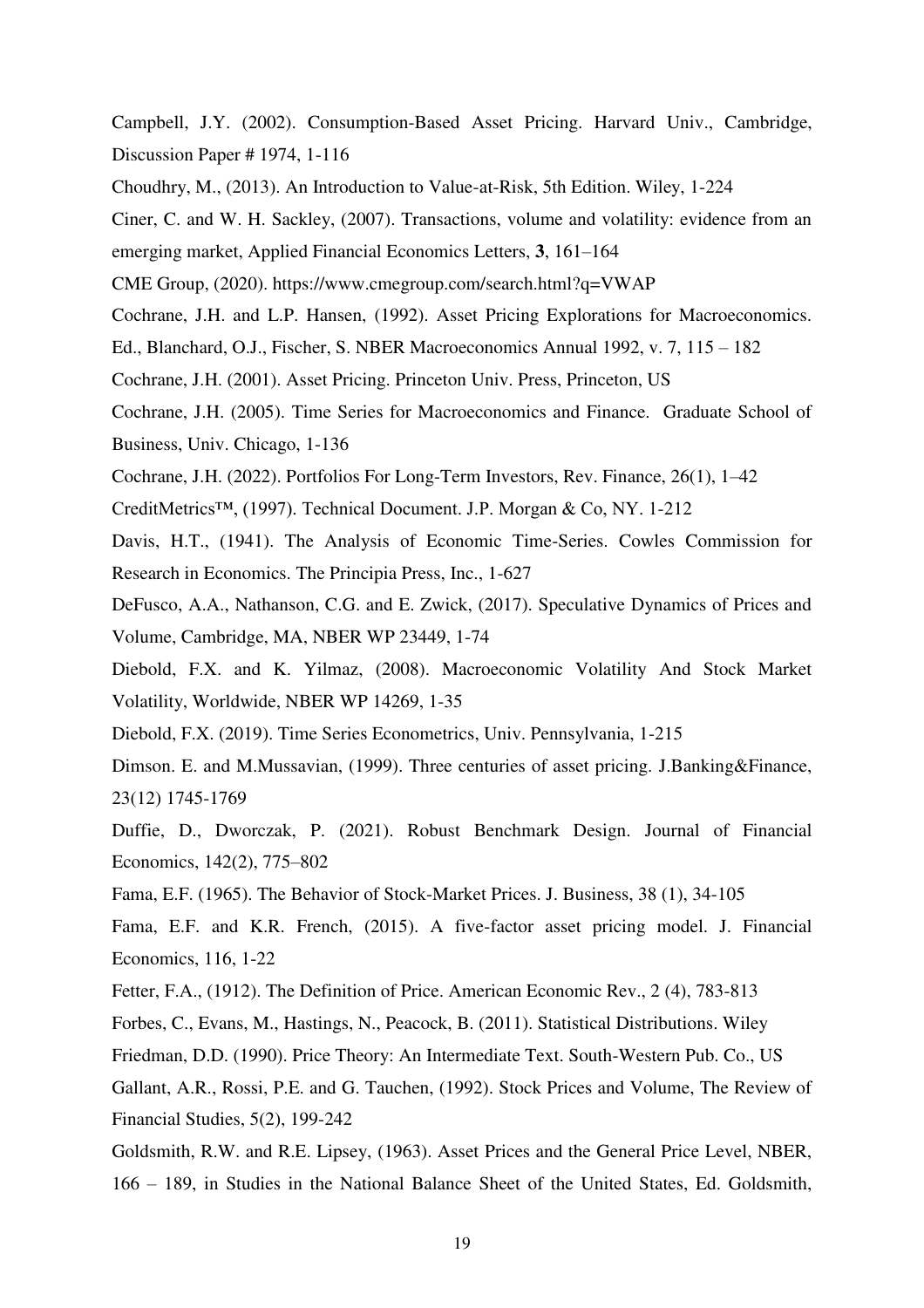R.W. and R. E. Lipsey

Greenwood, R. and A. Shleifer, (2014). Expectations of Returns and Expected Returns. The Review of Financial Studies, 27 (3), 714–746

Heaton, J. and D. Lucas, (2000). Stock Prices and Fundamentals. Ed. Ben S. Bernanke, B.S and J. J. Rotemberg, NBER Macroeconomics Annual 1999, v. 14., 213 – 264

Hördahl, P. and F. Packer, (2007). Understanding asset prices: an overview. Bank for International Settlements, WP 34, 1-38

Ito, T. and W.L. Lin, (1993). Price Volatility And Volume Spillovers Between The Tokyo And New York Stock Markets, NBER WP 4592, 1-35

Karpoff, J.M. (1987). The Relation Between Price Changes and Trading Volume: A Survey. The Journal of Financial and Quantitative Analysis, 22 (1), 109-126

Kendall, M.G and A.B. Hill, (1953). The Analysis of Economic Time-Series-Part I: Prices. Jour. Royal Statistical Soc., Series A, 116 (1), 11-34

Klyatskin, V.I. (2005). Stochastic Equations through the Eye of the Physicist, Elsevier B.V.

Llorente, G., Michaely R., Saar, G. and J. Wang. (2001). Dynamic Volume-Return Relation of Individual Stocks. NBER, WP 8312, Cambridge, MA., 1-55

Longerstaey, J., and M. Spencer, (1996). RiskMetrics -Technical Document. J.P.Morgan & Reuters, N.Y., Fourth Edition, 1-296

Mackey, M.C. (1989). Commodity Price Fluctuations: Price Dependent Delays and Nonlinearities as Explanatory Factors. J. Economic Theory, 48, 497-509

Malkiel, B. and J.G. Cragg, (1980). Expectations and the valuations of shares, NBER WP 471, 1-70

Mandelbrot. B, Fisher, A. and L. Calvet, (1997). A Multifractal Model of Asset Returns, Yale University, Cowles Foundation Discussion WP1164, 1-39

Merton, R.C. (1973). An Intertemporal Capital Asset Pricing Model, Econometrica, 41, (5), 867-887

Mills, F.C. (1946). Price-Quantity Interactions in Business Cycles. NBER, Prins.Univ., NY

Muth, J.F. (1961). Rational Expectations and the Theory of Price Movements, Econometrica, 29, (3) 315-335

Olkhov, V. (2020). Volatility Depend on Market Trades and Macro Theory. MPRA, WP102434, 1-18

Olkhov, V. (2021a). Price, Volatility and the Second-Order Economic Theory. ACRN Jour. Finance & Risk Perspectives, Sp. Issue, 18th FRAP Conference, 10, 139-165

Olkhov, V. (2021b). To VaR, or Not to VaR, That is the Question. SSRN, WP 3770615